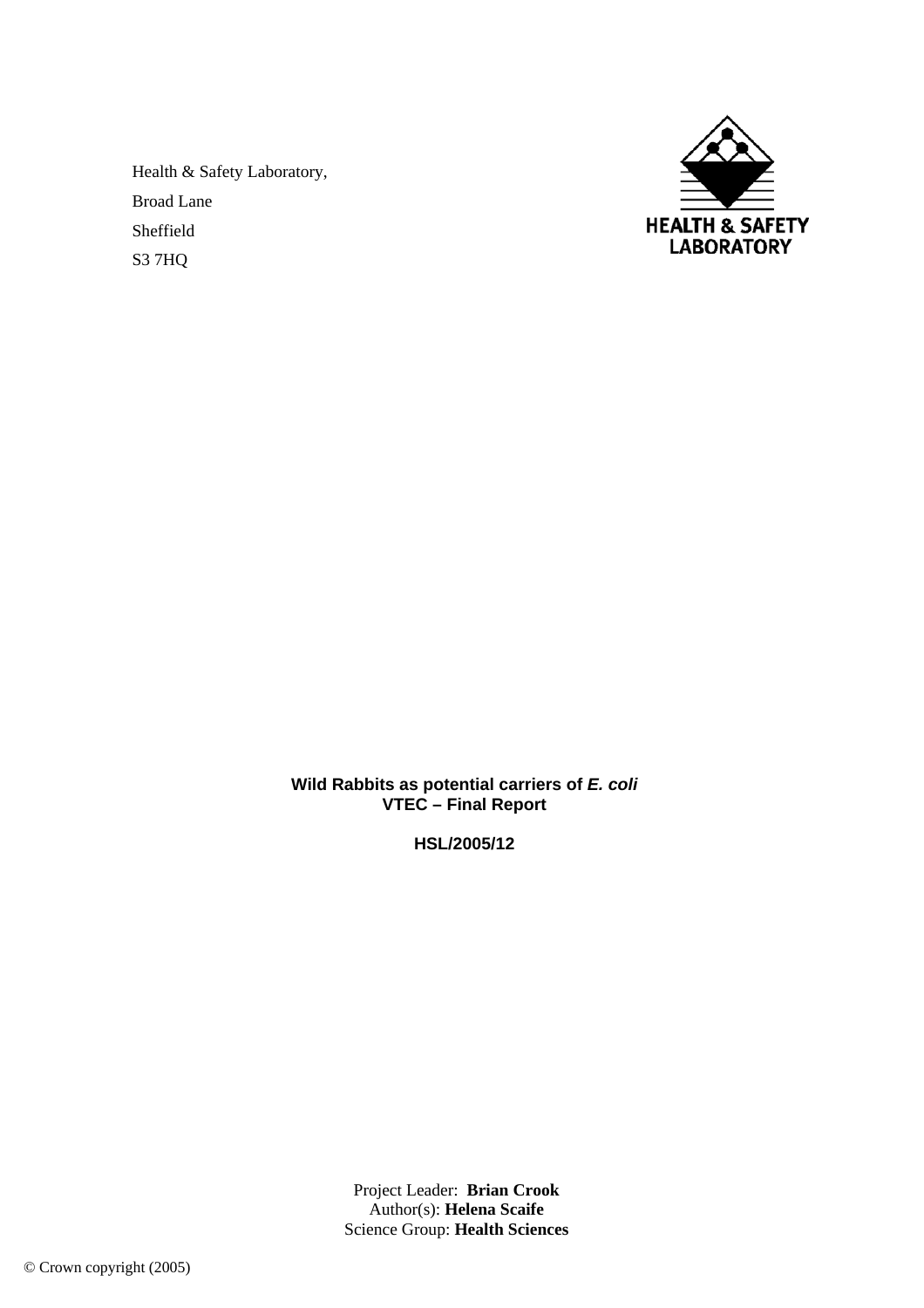# **DISTRIBUTION**

# **PRIVACY MARKING:**

D Available to the public

HSL report approval: Dr Andrew Curran, Head Health Sciences Group Date of issue: April 2004 Job number: JS2002887 Registry file: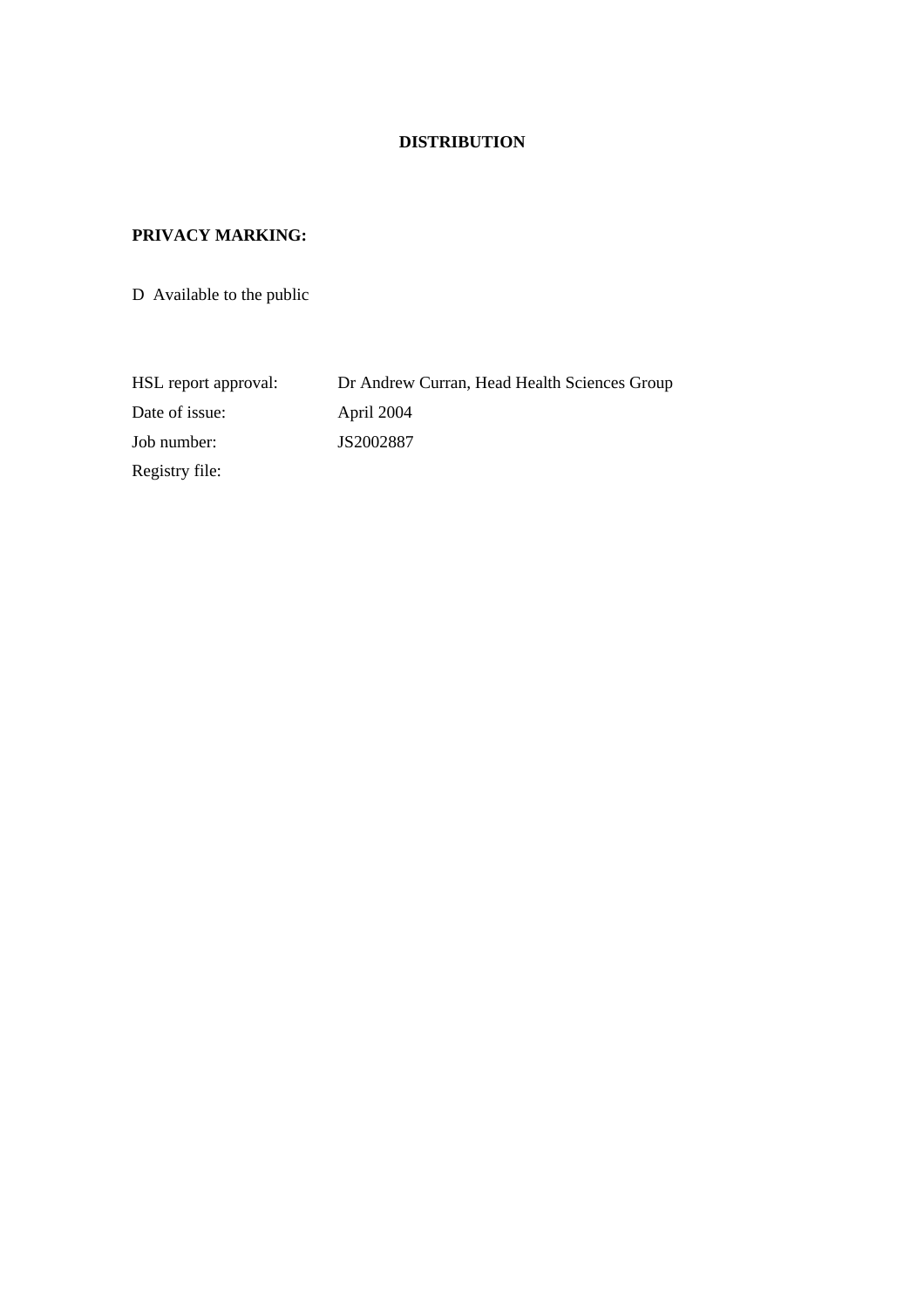# **CONTENTS**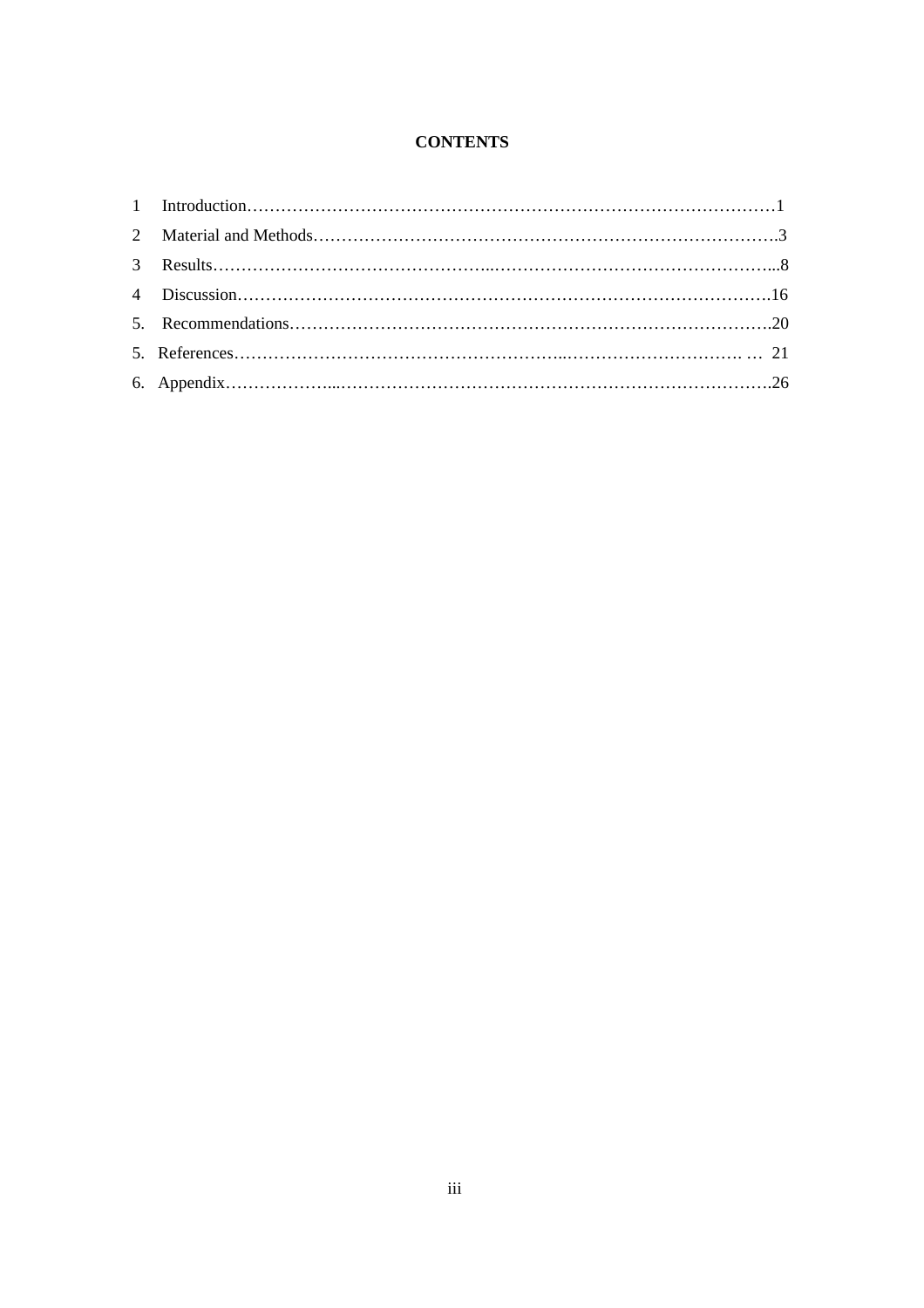### **EXECUTIVE SUMMARY.**

### **Background**

In summer 2001, cases of infection with verocytotoxigenic (VTEC) *E. coli* 0157 occurred in members of the public visiting a wildlife park in Norfolk. Infection with *E. coli* 0157 was ultimately determined to be associated with visiting the park, however contact with the animals was minimal. Members of Health & Safety Executive (HSE) and the Health Protection Agency (HPA) were subsequently informed. Studies commissioned by an Outbreak Control Team (OCT) found that a herd of cattle on an adjacent farm excreted *E. coli* 0157 with an identical phage type to the *E. coli* 0157 isolated from all the human cases. The most plausible connection between the two was a colony of wild rabbits that inhabited the farm but also strayed on to the wildlife park. In further investigations rabbit faecal matter collected from the picnic area of the wildlife park also yielded *E. coli* 0157 with identical phage type. What is unclear is whether this was a unique set of circumstances leading to infection, or whether wild rabbits are carriers of *E. coli* 0157. HSE funded this pilot study with the aim of establishing factors affecting influencing links between farm animals known to be *E. coli* 0157 positive and wild rabbits. The following steps were taken:

- 1. Dairy and beef farms within a 30 mile radius of York were contacted. Those which had a resident rabbit population were invited to participate in the project.
- 2. Cattle faecal samples from sixteen farms were collected and analysed for the presence of *E.coli* 0157 by culture on selective agar and by polymerase chain reaction (PCR).
- 3. The baiting and subsequent trapping of rabbits at six farms with *E.coli* 0157 positive cattle was undertaken by staff from the Central Science Laboratories (CSL), York. Two farms were initially visited in late winter, a time of low rabbit activity, and all the farms were visited in summer when there is a far greater interaction between cattle and rabbits. Droppings from individual rabbits were analysed for the presence of *E.coli* 0157 and non-0157 VTEC.

### **Main Findings**

Of the sixteen farms initially visited, five were found to be positive for *E.coli* 0157 by both culture on selective agar and PCR and a further two farms were found to be positive by PCR alone. Rabbits were trapped from six farms, the rabbit population at the seventh farm being too small at the time of trapping.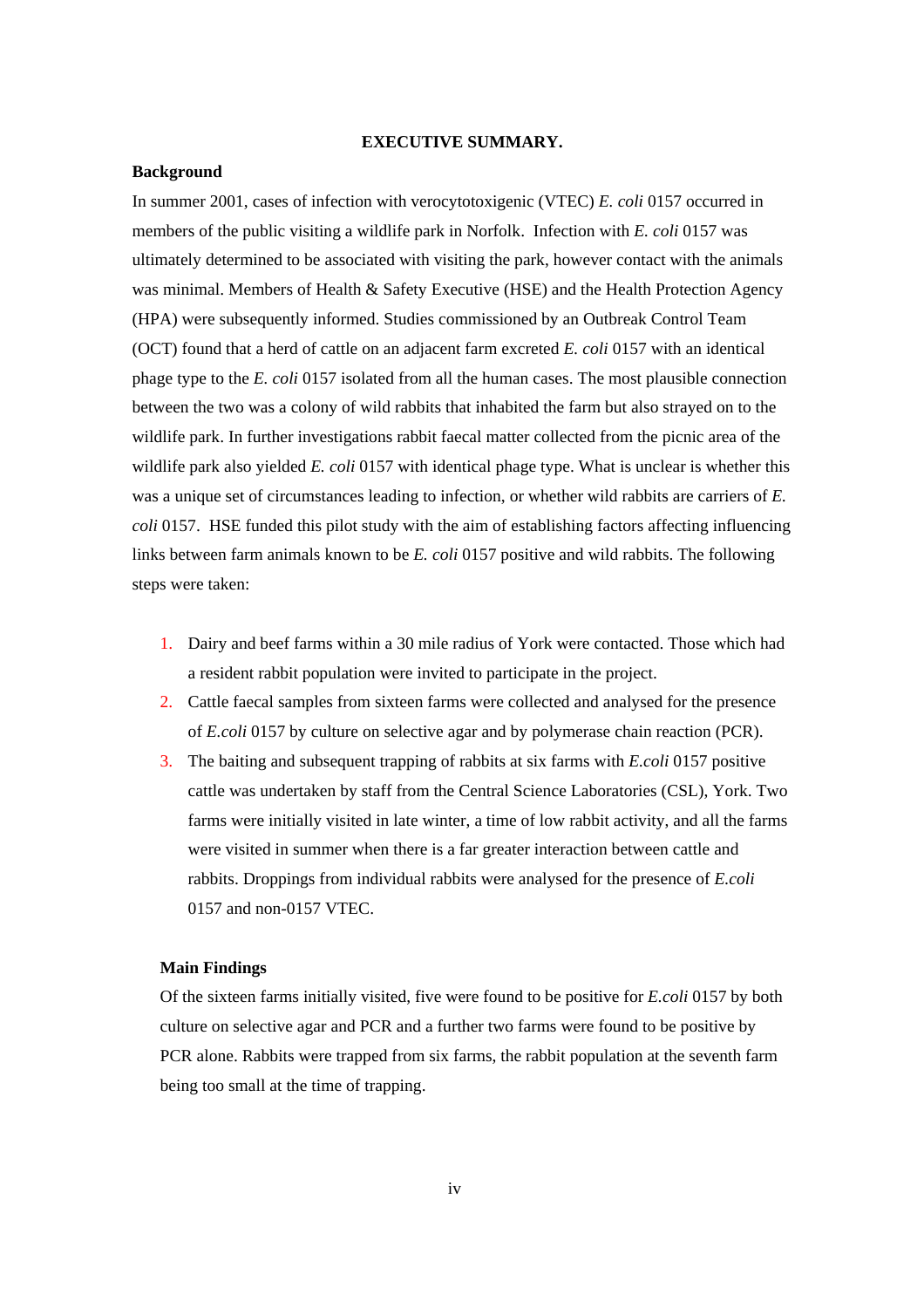None of the 32 samples of rabbit faeces collected in late winter were found to be *E. coli* 0157 positive. Further sampling in summer revealed rabbits at both farms were excreting *E. coli* 0157 and two of the further four farms had *E. coli* 0157 positive rabbits. This suggests there may be a seasonal effect on the ability of rabbits to excrete *E. coli* 0157. Of the 97 samples collected in the summer, eight (8.25%) were positive for *E. coli* 0157 and twenty (20.6%) were positive for VTEC including non-0157 VTEC. All the positive samples were from female rabbits and although not statistically significant, the body condition index of infected rabbits were slightly lower than uninfected rabbits. It cannot be determined from this study whether rabbits become colonized by *E. coli* 0157, however the results have given an early indication that when rabbits are in contact with *E. coli* 0157 positive cattle, it is likely that their faecal pellets will contain *E. coli* 0157.

### **Recommendations**

In areas where wild rabbit populations are resident and in close proximity to cattle, their faeces should be treated as being potentially infected with *E. coli* 0157 or other VTEC. Agricultural workers and those involved in the rural leisure industry should be made aware of the risks of aquiring VTEC infection by the faecal –oral route from rabbit faeces. Where land in close proximity to cattle is used for recreational purposes such as camping and caravanning or picnicking, preventive measures to deter rabbits entering the land should be considered. Precautions should also be taken to prevent locally resident rabbits entering land which has been cleared of cattle for subsequent recreation use. Although a three week time period between cattle grazing and public admission to the land has been stipulated by HSE, if a local rabbit population is present, there is a risk these animals will excrete *E. coli* 0157 and continue contaminating the land. Overall, workers which may come into contact with rabbit faeces should be made aware of the potential risk of infection and the requirement of good personal hygiene in particular hand washing.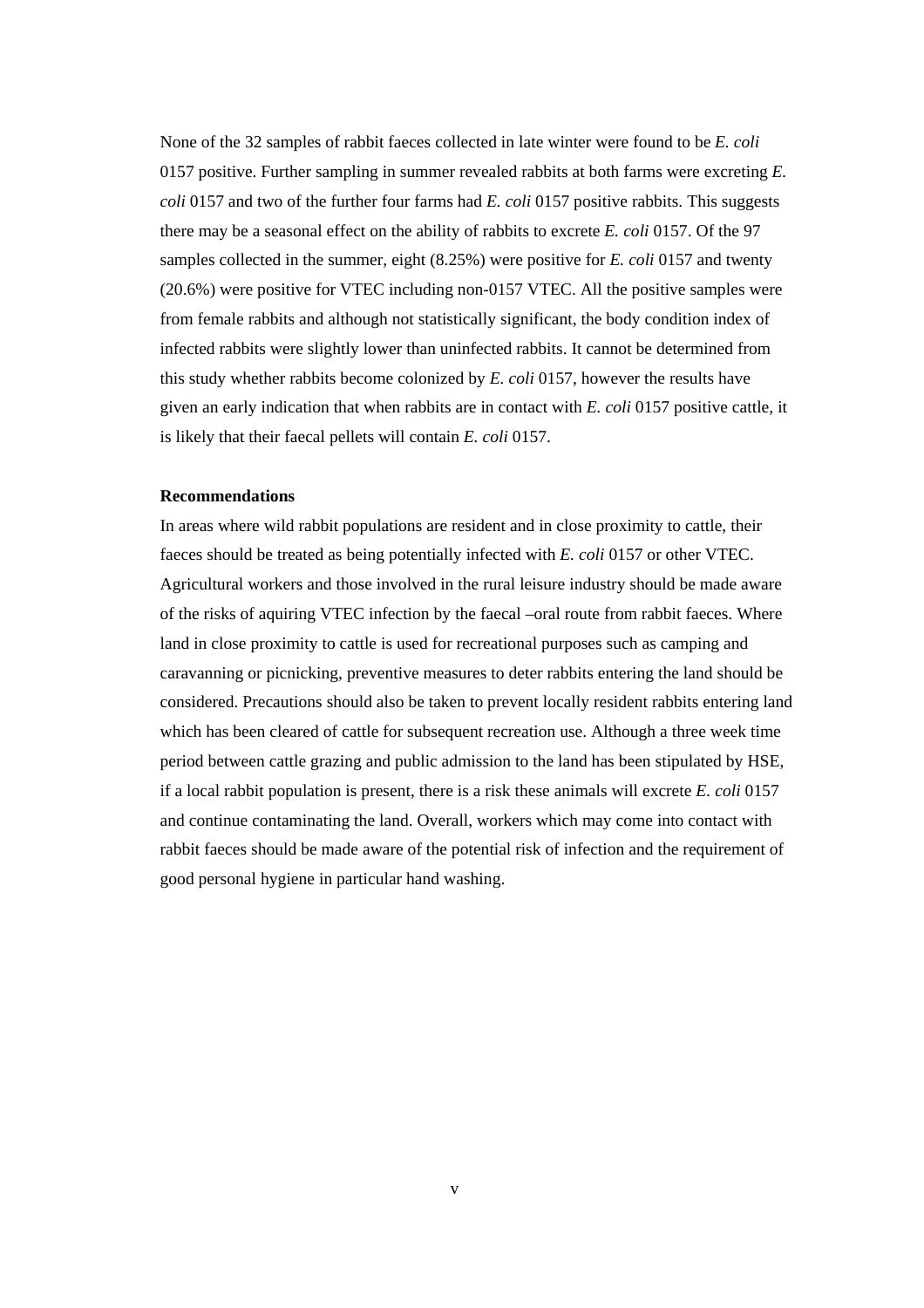### **1 INTRODUCTION.**

### **1.1 BACKGROUND.**

Vero-cytotoxigenic (VTEC) *Escherichia coli*, in particular *E. coli* 0157, are capable of causing severe human infection following ingestion. Symptoms potentially range from diarrhoea, through haemolytic uremic syndrome (HUS) to life threatening kidney failure (Karmali, 1989; Bell *et al.,* 1994, Karch *et al.*, 1996, Weir, 2000). The infectious dose is small, estimated to be less than 10 organisms (Willshaw *et al.*, 1994). A particular risk factor for infection is contact with infected animals, which can carry the bacteria in their digestive tract while remaining asymptomatic or with little discernible illness (Louie *et al.*, 1999; Synge, 2000; O'Brien *et al.*, 2001).

Cattle are a major reservoir of infection; in a study on randomly selected farms in England and Wales, *E. coli* 0157 was isolated from 4.7% of individual animals and 44.0% of herds. In infected herds, 10.2% of individual cattle were excreting *E. coli* 0157 (Paiba, 2000). Excretion was greatest in cattle under 24 months. By comparison, prevalence of faecal carriage in sheep was 1.8% and in pigs 0.16%. These figures are comparable to those reported in other countries. Other farm animals which are known carriers of *E. coli* 0157 include goats. Experimental studies have also demonstrated that it is possible to infect rats and pigeons, which shed the bacteria for up to nine and 20 days respectively. If infected rat faeces were stored in a moist environment, *E*. *coli* 0157 survived for 34 weeks (Cizek *et al.*, 2000). The bacteria are particularly capable of surviving outside the mammalian host, e.g., for several days in soils (Maule, 2000; Ogden *et al*., 2001) and in cattle slurry (McGee *et al.*, 2001).

Members of the public are most likely to come into contact with infected animals when visiting open farms. Some high profile cases of outbreaks have occurred following contamination acquired during such visits (Parry *et al.,* 1995; Shukla *et al.,* 1995; Trevena *et al.*, 1996; Parry *et al.,* 1998; Milne *et al.*, 1999; Pritchard *et al.*, 2000). However, indirect exposure to contamination as well as direct contact with infected animals can lead to infection. Twenty people were infected at a scout camp in Scotland held on land previously used for grazing and which was heavily contaminated by sheep faeces, with *E. coli* 0157 isolated from soil, lying water, wellington boots and a climbing frame on the site (Ogden *et al.*, 2002).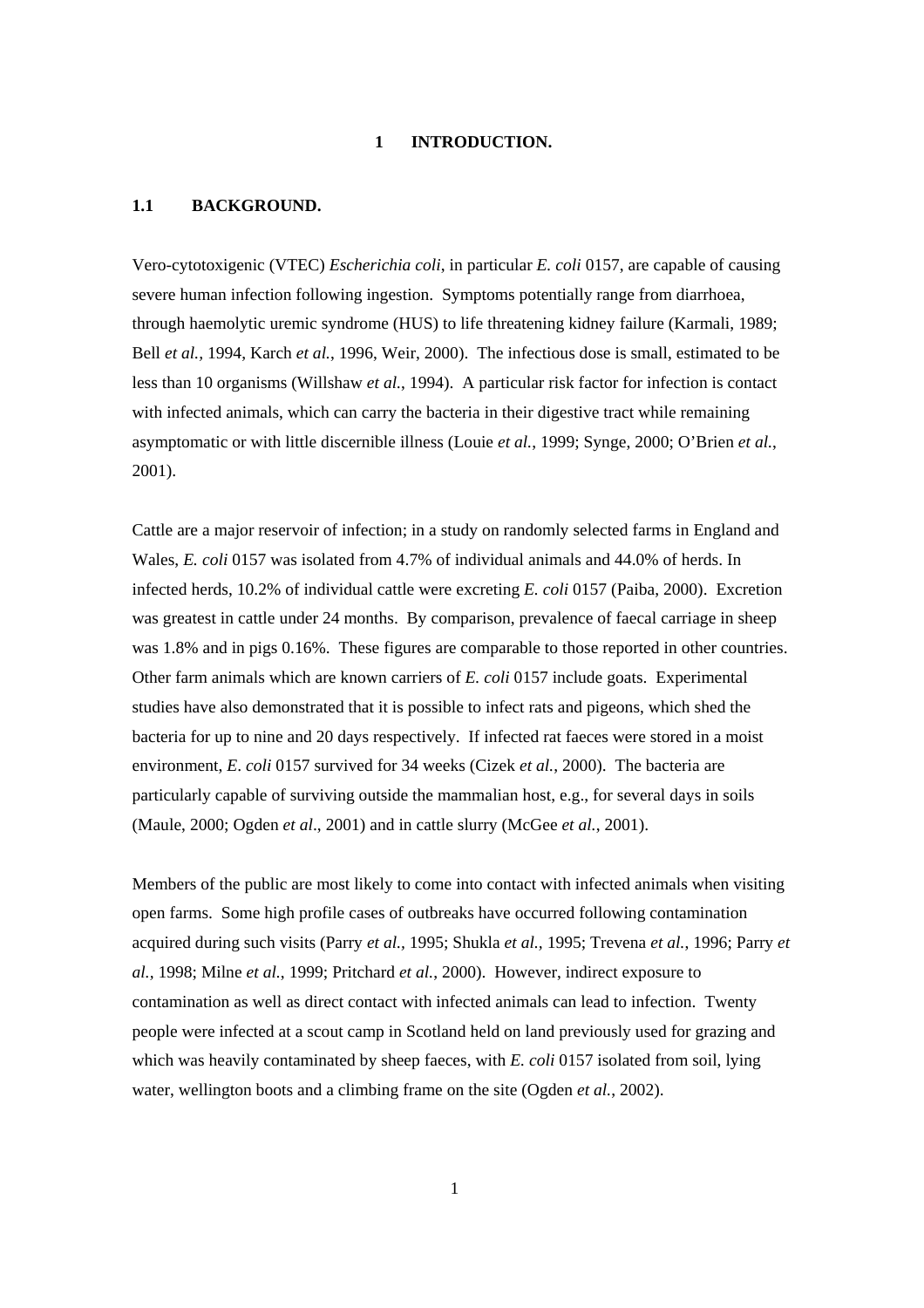In a period between mid July and September 2001, Verocytotoxigenic (VTEC) *E. coli* 0157 infection was identified in ten children and two adults from unrelated families and different parts of Britain. Symptoms varied from mild to acute haemorrhagic diarrhoea. Four people were hospitalized, one developing haemolytic uraemic syndrome (HUS) but all made a complete recovery. The common factor between these people was they had all visited a wildlife park in Norfolk. At the park, direct contact (touching) was only possible with two exotic pigs and two goats housed in pens; these animals were quickly diagnosed as VTEC negative and ruled out as possible sources of infection. An Outbreak Control Team (OCT) was convened under the chairmanship of the local Consultant in Communicable Disease Control (CCDC) to investigate the outbreak of infection (Bailey, 2002). Using pulse-field gel electrophoresis, these workers found that a herd of cattle on an adjacent farm excreted *E. coli* 0157 phage type (PT)2 with genes for Vero cytotoxin (VT)2, identical to the VTEC isolated in all the human cases. The only plausible connection between the two was a colony of wild rabbits which inhabited the neighbouring farmland but also strayed on to the wildlife park. The rabbits were particularly noted to be present on the picnic / play area. Further investigations by the team found rabbit faecal matter collected from the picnic area of the wildlife park to contain *E. coli* 0157 with identical phage and VT gene. It was concluded by the OCT that the outbreak arose following visits to the wildlife park, due to contact with contaminated wild rabbit faeces.

What is unclear is whether this was a unique set of circumstances leading to infection, or whether wild rabbits are a more general vector for VTEC. Despite several laboratory studies which have utilized rabbits as models for investigating *E. coli* 0157 (Farmer *et al*, 1983, Sherman *et a*l., 1988, Ashkenazi *et al*., 1992, Li *et al*., 1993,), Bailey *et al.,* (2002) are the first and only to report wild rabbits as a potential vector of the bacteria. The implications may be farreaching and it is thus important to establish as early as possible whether members of the public coming into contact with wild rabbits near farmland, and agricultural workers who may also be exposed, need to be alerted to possible risk.

The aim of this pilot study was to establish factors influencing links between farm animals known to be *E. coli* 0157 positive and wild rabbits. This report describes the selection of farms, sampling of cow and rabbit faeces, analysis methods developed and the outcome of the investigation.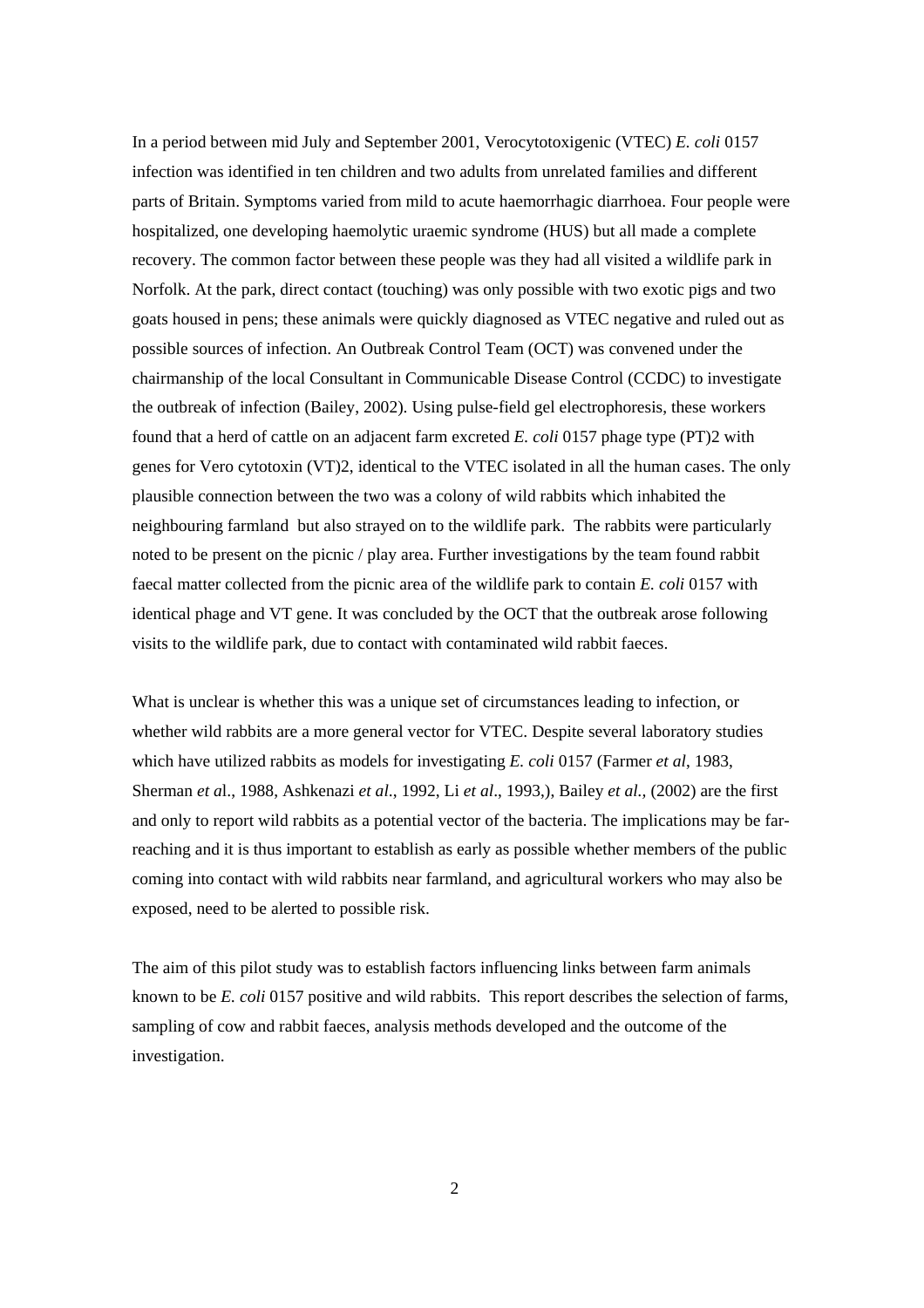### **2 MATERIALS AND METHODS**

### **2.1 SELECTION OF FARMS AND SAMPLING STRATEGY**

The rationale behind the sampling strategy was to select farms known to have VTEC *E coli* 0157 positive cows, with a rabbit population in contact with the cows, so that there would be the greatest opportunity for transmission of *E. coli* 0157 from cows to rabbits.

The assumption was that samples of fresh cow faeces taken at random from a farm would give a reasonable representation of the bacterial microflora prevalent in the herd. It was agreed that at least three farms known to have cattle shedding *E. coli* 0157 would be included in the study. Working on the data from previous studies, it was assumed that a random selection of around 15 farms should produce at least the required number of *E. coli* 0157 positive herds. Each farm selected for study was required to have the combination of an *E. coli* 0157 positive herd and an established population of wild rabbits, which had access to cattle pasture. Sampling points were selected to provide summary data of the herd bacterial excretion, e.g., fresh yard scrapings from dairy herds following milking, or fresh cow manure from pasture. In the original project plan, it was intended that collection of droppings from locations close to burrows would be undertaken. However, following discussion with Dr David Cowan, a small mammal ecologist from DEFRA Central Science Laboratory (CSL), Sand Hutton, York, it was agreed that a more rigorous method of sampling would be adopted. This involved the live capture of individual rabbits overnight using cage traps on selected farms with the animals being released the following morning. Collection of faecal deposits from beneath the cages would ensure that recent faecal material was collected and minimize the potential for loss of viability of any bacteria present. This work was carried out by Jason Finney of CSL.

Advice was sought from FOD Agriculture Sector about making contact with farms. It was agreed that to minimize travelling time farms in the North East England and ideally within the York area would be used, assuming that there is unlikely to be any regional difference in *E. coli* 0157 infection in cattle herds or any factors which would preclude transmission of *E. coli* 0157 to rabbits should it occur. Acting on FOD's advice, contacts were made initially with a Veterinary Investigation Centre in the area. However, this proved unproductive. The next approach was to contact the National Farmers Union local area office, who in turn provided details of a farming co-operative in the vicinity, but again this did not lead to the identification of suitable farms. A third approach, via DEFRA in Leeds was attempted. Following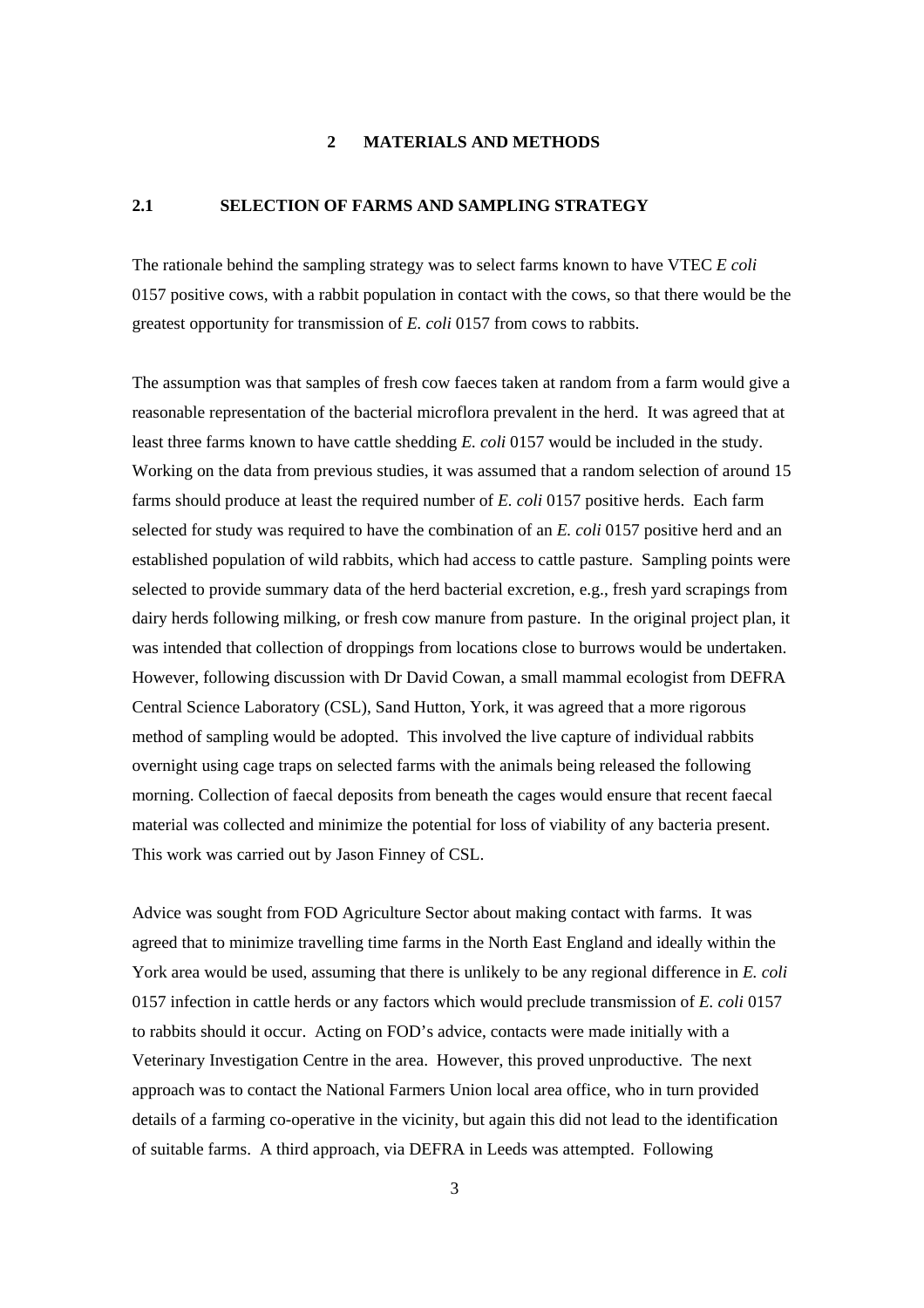correspondence with John Stanley (DEFRA, Leeds), a list of dairy farms was forwarded. Farmers were approached by telephone call to establish whether they still had cattle herds and whether a rabbit population inhabited the farmland. The list sent was found to be many years out of date and personal information incorrect. An outbreak of myxomatosis was also found to have affected the rabbit population in several localised areas. Finally, to supplement this list, further dairy farms were identified and approached using information listed in the Yellow Pages. A total of 16 farms had both cattle and a rabbit population in close proximity and agreed to participate in the project. All the farms were located within a thirty mile radius of CSL, Sand Hutton near York. A letter outlining the projects aims was sent to each participating farmer followed by telephone contact to arrange visiting times.

### **2.2 SAMPLING OF FARMS.**

### **2.2.1 Sampling of cattle faeces.**

Each farm was given a number from 1 to 16 according to when they accepted to be part of the project. The farms were visited and six samples of random cowpats were collected. On each occasion, following discussions with the farmers, the samples were taken, whenever possible from the field closest to where the rabbits were observed and were less than three days old. On two occasions the cattle had to be visited in the sheds as they had been brought in for more than three days due to bad weather. Briefly, the procedure for sampling the faeces was to collect the sample using a plastic 50 ml scoop and place the sample in a sterile screw top plastic container. One scoop was used per sample and this was disposed of into an autoclave bag along with the pair of gloves worn during the sampling. The samples were stored in a cool box during the sampling visit and logged upon arrival at HSL, stored under refrigeration and processed within 24 hours of collection.

#### **2.2.2. Collection of rabbit faeces.**

In total, seven farms were identified as having cattle infected with *E. coli* 0157 and resident wild rabbit populations, and six of these farms were selected for further study. Each farm, determined as positive for *E. coli* 0157 was visited by Jason Finney, CSL and the rabbit harbourage (warrens) observed. With the exception of Farm 1, cage traps were placed in one location at each farm. At each farm cage traps were used for the live-capture of individual rabbits. Each trap was disinfected with  $10\%$  (v/v) Trigene (Medichem,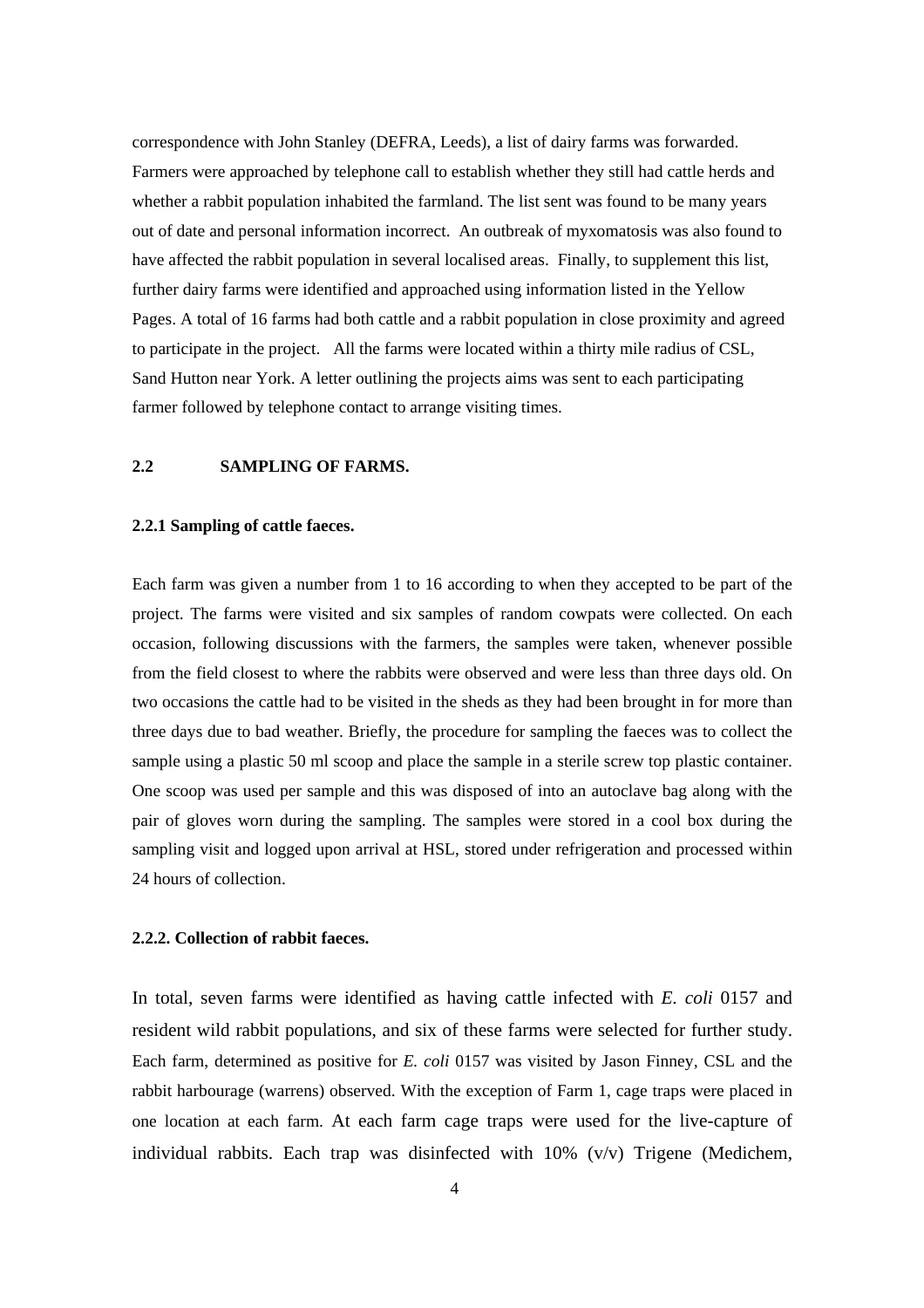Sevenoaks,UK) and rinsed with water prior to use to prevent cross contamination. Traps baited with carrots but not set to catch animals were placed at equal intervals along pasture field margins, adjacent to rabbit harbourage, such as hedgerows and woodland. Previous deposits of faecal pellets were removed prior to placing traps to prevent crosscontamination. Once the rabbits were familiar with the traps, a trapping session of four nights was undertaken. Traps were visited early in the morning and the faecal pellets, deposited during the night by each captured rabbit, collected into individual sterile screw top containers and labelled. Gloves were changed between traps to reduce cross contamination. Samples collected during the trapping session were stored at  $4^{\circ}$ C and couriered to HSL on the morning of the fifth day for analysis. A total of 129 samples were analysed. This comprised 32 samples obtained from two of the farms in trapping sessions carried out between 28 January and 12 March 2003 (subsequently referred to as late winter) and 97 samples obtained from all six farms during trapping sessions carried out between 30 May and 5 August 2003 (subsequently referred to as summer).

### **2.3 RABBIT DATA COLLECTION.**

The sex, weight and hind leg length of each trapped rabbit was recorded and the rabbits were grouped according to whether they were juvenile or adult. Rabbits over 1200g were considered to be adults. Each individual was given a uniquely numbered ear-tag prior to release. An index of body condition was derived for each animal using the formula:

**Body Condition Index = Body weight/ (hind leg length)<sup>3</sup> (Personal Communication,** J. Finney, CSL)

The larger the index the higher the body condition. Statistical analyses were performed on the body condition index of the total number of rabbits in each group which tested positive and those which were negative using the t-test and the Mann Whitney test.

### **2.4 ENRICHMENT FOR** *E. COLI* **0157.**

Samples (1g +/-5%) were weighed into 30ml sterile bottles using one disposable faeces spoon per sample. A volume (9ml) of Buffered Peptone Water (BPW) was added and the samples vortexed to disperse the faeces. A positive control sample was set up consisting of a 1ml of cultured *E. coli* 0157 at *ca.*  $10^5$  organisms in 10ml of BPW and a negative control of 10ml of BPW. The samples were enriched for 5h at  $37^{\circ}$ C. Following this period each sample was further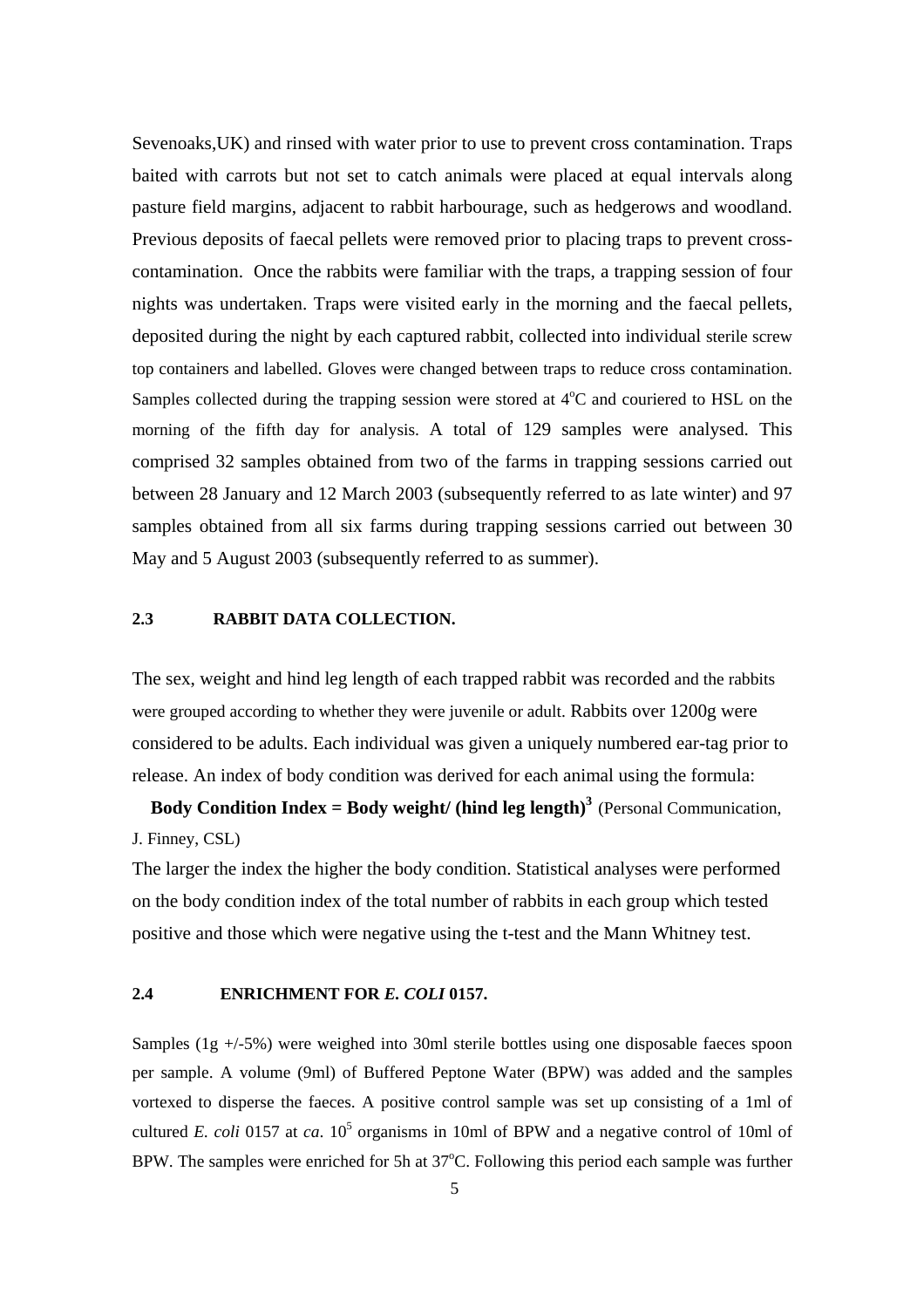enriched for *E. coli* 0157 using immunomagnetic separation (IMS) following the manufacturer's procedures (Dynal, Wirral, UK). Briefly, magnetic beads coated with anti- *E. coli* 0157 antibody were added to enriched culture and *E. coli* 0157 bacteria allowed to adhere to the beads. The beads were concentrated using magnets and washed with PBS/ Tween. The bacteria bound to the beads was placed in a volume  $(10ml)$  of BPW and incubated at 37 $\mathrm{^{\circ}C}$  overnight.

### **2.5 DETECTION METHODS FOR** *E. COLI* **0157.**

### **2.5.1 Detection by plating.**

Cefixime tellurite sorbitol MacConkey (CT-SMAC) agar (Oxoid, Paisley, UK) and Rainbow agar (M-tech Diagnostics, Warrington, UK) are recognised as selective agars for *E. coli* 0157 (Karch *et al*., 1993; Bettelheim, 1998; Novicki *et al.,* 2000, Karch & Bielaszewska, 2001). CT-SMAC utilises the fact that *E. coli* 0157 can be distinguished from other *E. coli* serotypes in that it ferments sorbitol at a greatly reduced rate compared to other *E. coli* serotypes (Clifton-Hadley, 2000). Rainbow agar contains chromogenic substrates that are specific for two *E. coli*associated enzymes: β-galactosidase (a blue-black chromogenic substrate and β-glucuronidase (a red chromogenic substrate). Consequently *E. coli* strains grow, yielding colonies ranging in colour through various shades of red, magenta, purple, violet, blue and black. Strain 0157:H7 is typically β-glucuronidase negative so it forms charcoal grey or black colonies on this medium. Most *E. coli* strains are β-glucuronidase positive, and they appear as red or magenta colonies whereas many other non-0157 VTEC strains overproduce β-galactosidase relative to βglucuronidase and therefore appear as purple, violet or blue colonies (Bettelheim, 1998).

Initially, samples were diluted and spread onto duplicate agar plates of CT-SMAC and Rainbow agar following the five hours enrichment in BPW. Following overnight incubation, it was found that presence of bile salts and the wide variety of coliforms made it difficult to analyse the plates for *E. coli* 0157. Therefore, isolation on CT-SMAC and Rainbow agar was performed following IMS and overnight culture in BPW. Each sample was streaked out for single colonies on *E. coli* 0157 selective agar CT-SMAC and Rainbow agar in duplicate. The plates were incubated for 24 hours before examination. The plates were compared to the positive controls and the colour and colony morphology recorded. CT-SMAC agar plates were examined as to whether the colonies had fermented sorbitol (red colour) or not (colourless). Manufacturer's colour charts were used to determine the nature of the colonies on Rainbow agar and whether the culture was positive for *E. coli* 0157. Colonies which appeared black or grey were streaked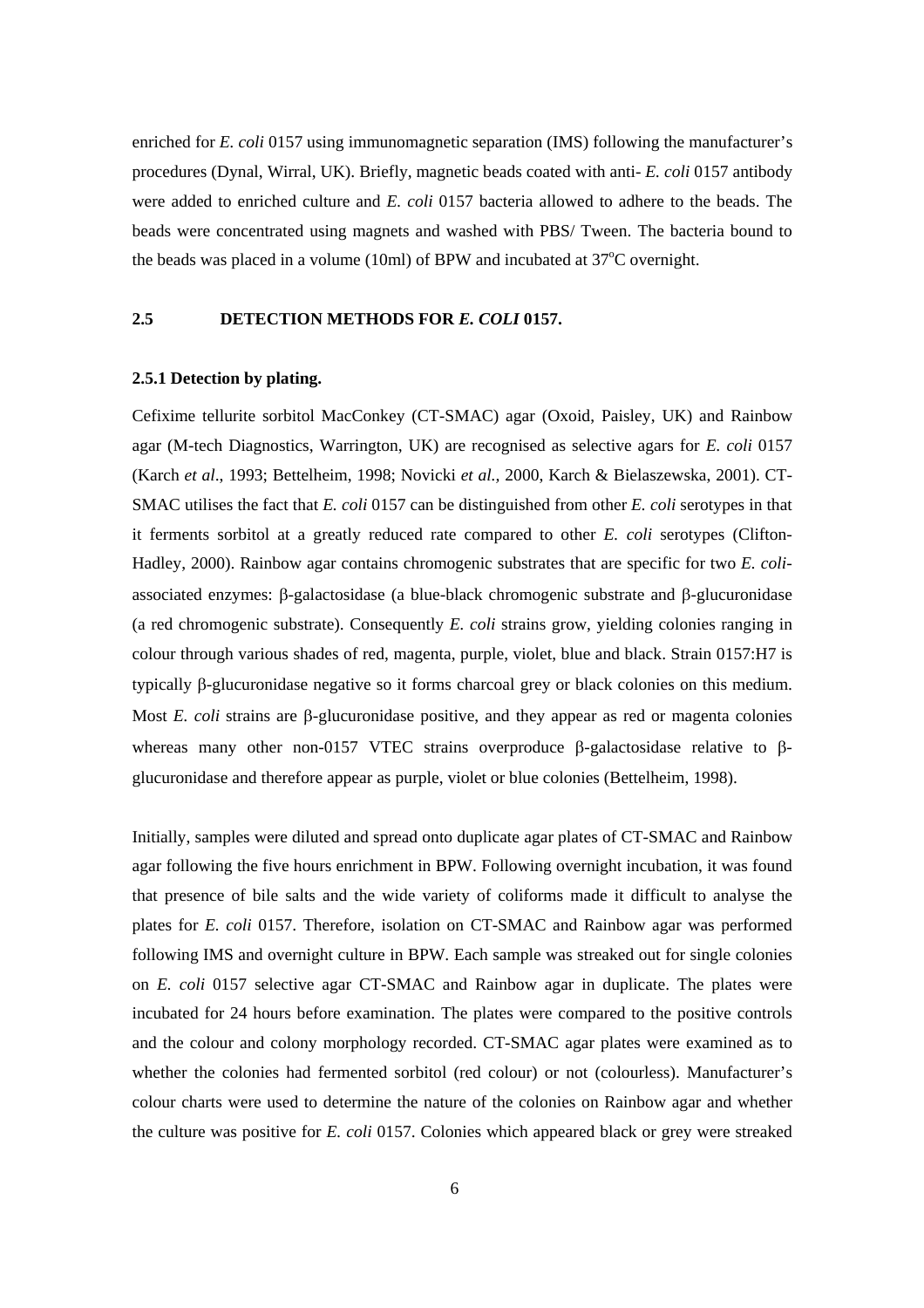on fresh plates and serial ten-fold dilutions of the culture plated out onto further Rainbow agar plates in an attempt to isolate single colonies of *E. coli* 0157.

### **2.5.2 Detection by PCR.**

Following IMS and overnight enrichment, DNA was extracted from a 100µl volume of each sample using the Qiagen DNAeasy extraction kit (Qiagen, Crawley, UK). The presence of *E. coli* 0157 was examined by PCR using primers which are specific to *E. coli* 0157 lipopolysaccharide (Paton & Paton, 1998). The presence of VTEC *E. coli* other than 0157 in the rabbit faeces was assessed using a commercial PCR kit (Takahara, Japan). The kit used primers for the verocytotoxigenic genes, VT1 and VT2 the presence of which determines the bacteria's toxigenicity. Following PCR the samples were analysed on a 0.9% agarose gel. Bands were observed using ethidium bromide and UV light.

To determine whether any of the coloured colonies isolated on Rainbow agar represented the presence of non-0157 VTEC, colonies were removed and DNA extracted. Single colonies were resuspended in Tris EDTA (TE) buffer and incubated at  $95^{\circ}$ C for 10 mins. To determine the presence of the verocytotoxigenic genes VT1 and VT2, a commercial PCR kit (Takahara, Japan) was employed.

#### **2.6 VALIDATION EXPERIMENTS.**

Prior to sample collection from farms, initial laboratory experiments were undertaken to validate the detection methods. A sample of cow faeces was collected from a local farm known to be *E. coli* 0157 free. A pure culture of *E. coli* 0157 grown in the laboratory was used to seed the cow faeces. The concentration of bacteria was determined using a Thoma cell counter and the faeces seeded with *ca*.  $10^4$ ,  $10^3$ ,  $10^2$ ,  $10^1$  bacteria per gram. These concentrations were confirmed by plating the dilutions on CT-SMAC and Rainbow agar. Enrichment, extraction and plating out or PCR experiments as described above were then performed on the seeded faeces. This was used to verify the colony morphology of *E. coli* 0157 on CT-SMAC and Rainbow agars and to ensure that the DNA extraction and PCR analyses gave positive results. The limit of detection by PCR was determined to be 100 bacteria per gram of faeces.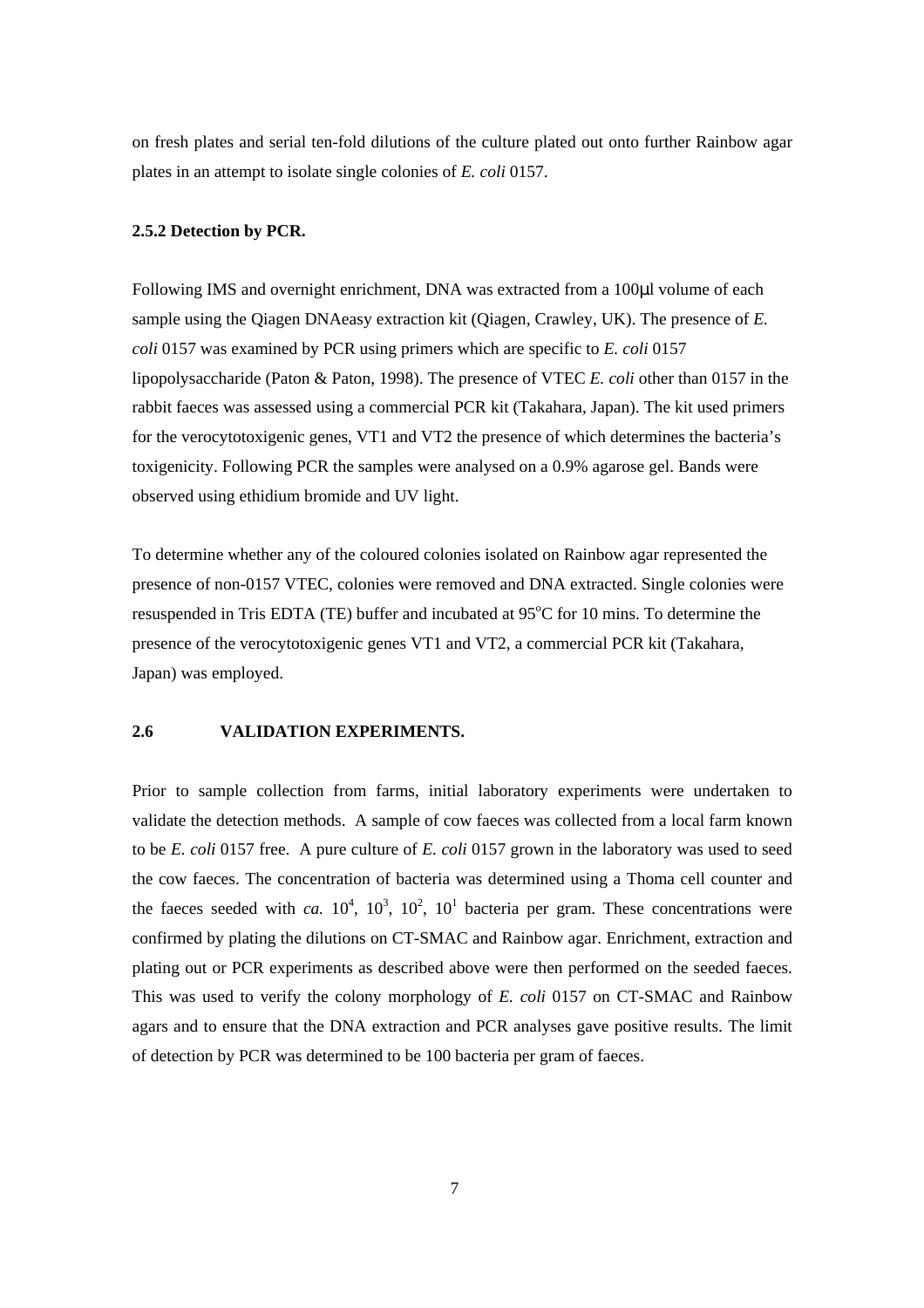### **3 RESULTS.**

### **3.1 SELECTION OF FARMS AND FARM VISITS.**

A total of 16 farms within a 30 mile radius of CSL, Sand Hutton participated in the project. The group of farms included a variety of cattle breeds and were situated in a variety of landscapes, e.g., lowlands and hill farms. Each farm was visited, to discuss further with the farmer the purpose of the study and their potential involvement, and for initial collection of cattle faeces. On average three farms were visited per day. FOD operational guidance on biosafety precautions (e.g., washing footwear and vehicle tyres with disinfectant) was adhered to; in order to minimise possible transmission of infections from one farm to the next.

It was agreed that feedback from the results would be given to each farmer on the *E. coli* 0157 infection status of their herd as determined from the samples tested, with the understanding that a negative result did not necessarily imply that the herd was completely free from the disease.

## **3.2 ANALYSIS OF CATTLE FAECES.**

#### **3.2.1 Detection on CT-SMAC and Rainbow agar.**

Faeces contain a variety of organisms, including *E. coli* serotypes and other coliforms. Despite enrichment of *E. coli* 0157 and selective concentration by IMS, a wide variety of colonies were observed on Rainbow agar and a high proportion of sorbitol positive coliforms were observed on CT-SMAC agar. This overgrowth tended to mask the much smaller populations of *E. coli* 0157. There have been several cases of atypical sorbitol fermenting *E. coli* 0157 reported. Gunzer *et al.,* (1992) reported sorbitol fermenting isolates of *E. coli* 0157 isolated from cases of HUS using genetic techniques. In another study, two isolates of sorbitol-fermenting *E. coli* 0157 were unable to grow on CT-SMAC agar (Karch *et al.,* 1996). This emphasises the importance of using both CT-SMAC agar and Rainbow agar. Bettelheim (1998) reported that the presence of *E. coli* 0157 in deliberately mixed cultures of various *E. coli* serotypes was not easily distinguishable on Rainbow agar. The use of Rainbow agar in this study led to the isolation of colonies with a variety of colours. Novicki *et al.,* (2000) and the manufacturers of Rainbow agar, Biolog, have published a list of *E. coli* serotypes associated with the various colony colours on Rainbow agar. The manufacturer reported that *E. coli* 0157 form black compact colonies yet Novicki *et al.,* (2000) found only 25% of their *E. coli* 0157 isolates formed such colonies. The majority formed grey, mucoid colonies. In this study, the majority of the colonies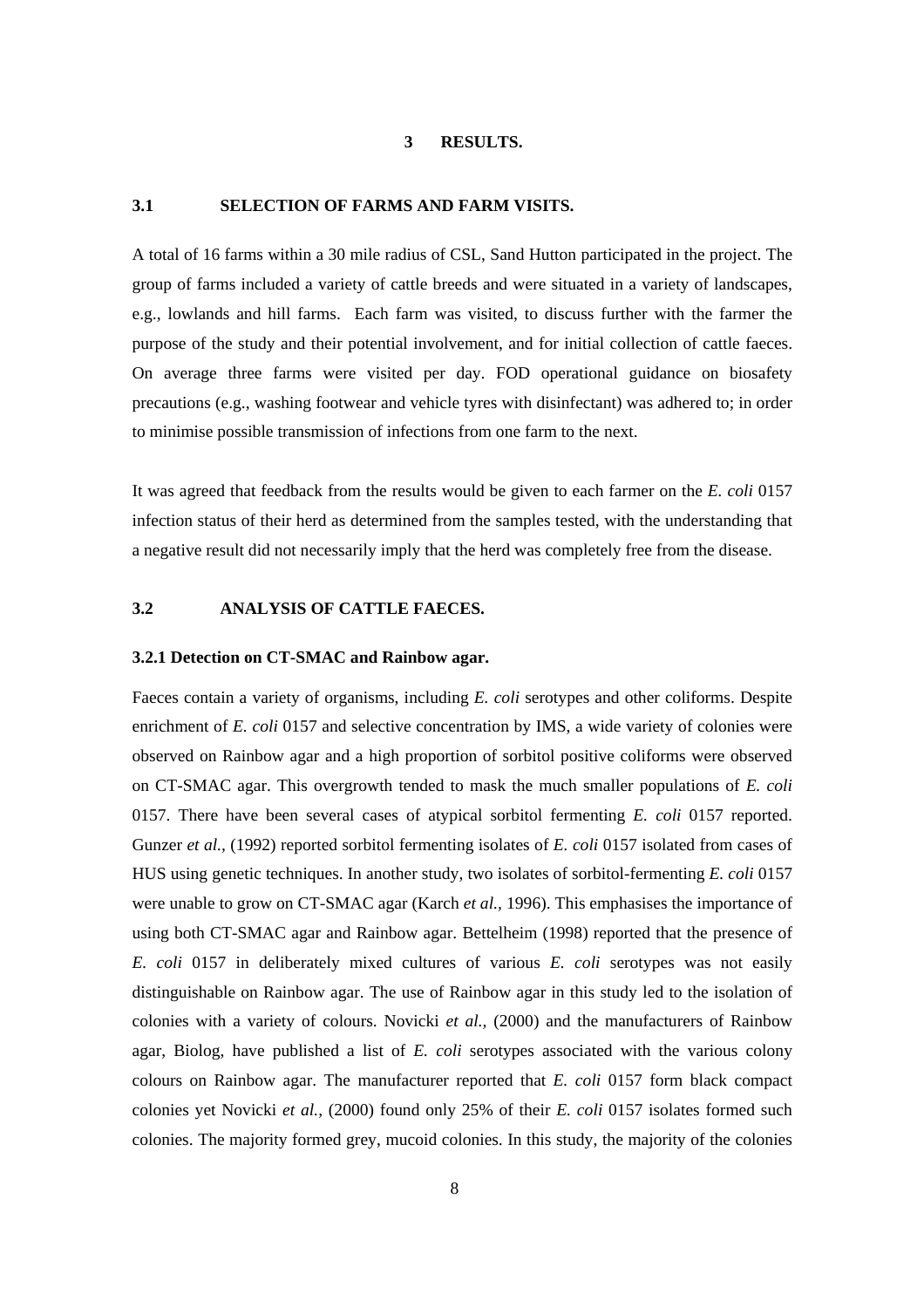isolated from both the cattle and rabbit faeces were pink, blue and cream. PCR analysis of colonies of a variety of colours using primers specific for the *E. coli* 0157 lipopolysaccharide revealed that only black colonies were *E. coli* 0157. Analysis with primers for verocytotoxin genes VT1 and VT2 also showed that only the black colonies were VTEC (Figure1**).** 



**Figure 1. Gel image following PCR of coloured colonies isolated from rabbit faeces on Rainbow Agar. Row 1; primers for lipopolysaccharide. Row 2; primers for VT1 and VT2 genes. Lanes 1,2 = cream colonies, Lanes 3,4=pink colonies, Lanes 5,6=purple colonies, Lanes 7,8=blue colonies, Lanes 9, 10 = black colonies, Lane 11** *E. coli* **0157 DNA positive, Lane 12 VTEC positive DNA**

It is interesting to note that the manufacturer of Rainbow agar report blue or purple colonies to be due to typical non-0157 VTEC. The lack of VTEC in the pink and cream colonies was consistent with the manufacturers data. Any suspected *E. coli* 0157 colonies were streaked out onto fresh agar and ten-fold dilutions of culture were also plated. The plates were examined after overnight incubation at  $37^{\circ}$ C. The number of samples containing *E. coli* 0157, as determined by culture on CT-SMAC and / or Rainbow agars are shown in Table 1.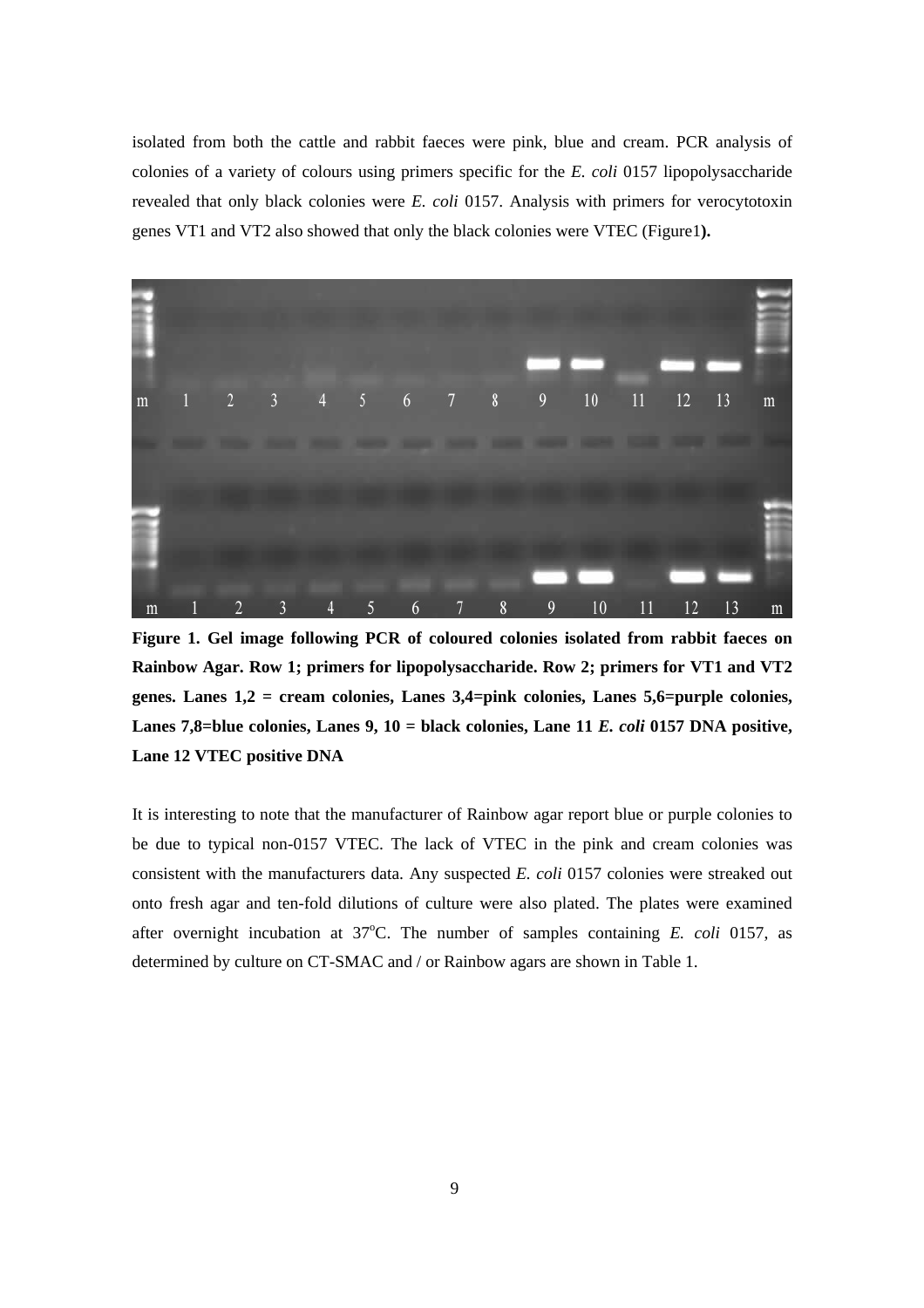| Farm No.       | of positive<br>No. | Percentage       | positive<br>of<br>No. | Percentage       | Outcome* |
|----------------|--------------------|------------------|-----------------------|------------------|----------|
|                | samples            | positive (%)     | samples               | positive (%)     |          |
|                | CT-SMAC<br>agar    |                  | Rainbow agar (max     |                  |          |
|                | (max 6)            |                  | 6)                    |                  |          |
| $\mathbf{1}$   | $\overline{2}$     | 33               | 6                     | 100              | Positive |
| $\overline{2}$ | $\boldsymbol{0}$   | $\boldsymbol{0}$ | $\boldsymbol{0}$      | $\boldsymbol{0}$ | Negative |
| 3              | $\mathbf{1}$       | 16               | $\boldsymbol{0}$      | $\boldsymbol{0}$ | Negative |
| $\overline{4}$ | $\boldsymbol{0}$   | $\overline{0}$   | $\mathbf{0}$          | $\overline{0}$   | Negative |
| 5              | $\overline{0}$     | $\overline{0}$   | $\mathbf{1}$          | 16               | Negative |
| 6              | 3                  | 50               | $\mathbf{0}$          | $\boldsymbol{0}$ | Negative |
| $\overline{7}$ | $\overline{0}$     | $\overline{0}$   | $\mathbf{1}$          | 16               | Negative |
| 8              | $\overline{2}$     | 33               | $\mathbf{1}$          | 16               | Negative |
| 9              | $\boldsymbol{0}$   | $\overline{0}$   | $\overline{0}$        | $\boldsymbol{0}$ | Negative |
| $10\,$         | $\boldsymbol{0}$   | $\mathbf{0}$     | $\mathbf{1}$          | 16               | Negative |
| 11             | $\mathbf{1}$       | 16               | $\mathbf{1}$          | 16               | Negative |
| 12             | $\overline{2}$     | 33               | $\mathbf{1}$          | 16               | Negative |
| 13             | 6                  | 100              | $\overline{3}$        | 50               | Positive |
| 14             | 6                  | 100              | $\overline{3}$        | 50               | Positive |
| 15             | 6                  | 100              | $\overline{4}$        | 66               | Positive |
| 16             | 3                  | 50               | $\overline{4}$        | 66               | Positive |

**Table 1. Summary of results of culture based analysis for** *E coli* **0157 on 16 farms.** 

**\* Criteria for positive result = presumptive positive colonies on both types of isolation medium and at least 50% positive on at least one medium.** 

Some difficulties were experienced in determining with absolute certainty the presence of VTEC *E. coli* 0157 in cow faecal samples by enrichment and selective agar culture alone, because of the presence in the fresh faeces of large numbers of other bacteria. This emphasised the value of supplementing culture-based tests with molecular tests.

### **3.2.2 Detection by PCR.**

Figure 2 shows a typical agarose gel. The gel shows a clear band of 259bp which is consistent with the positive control.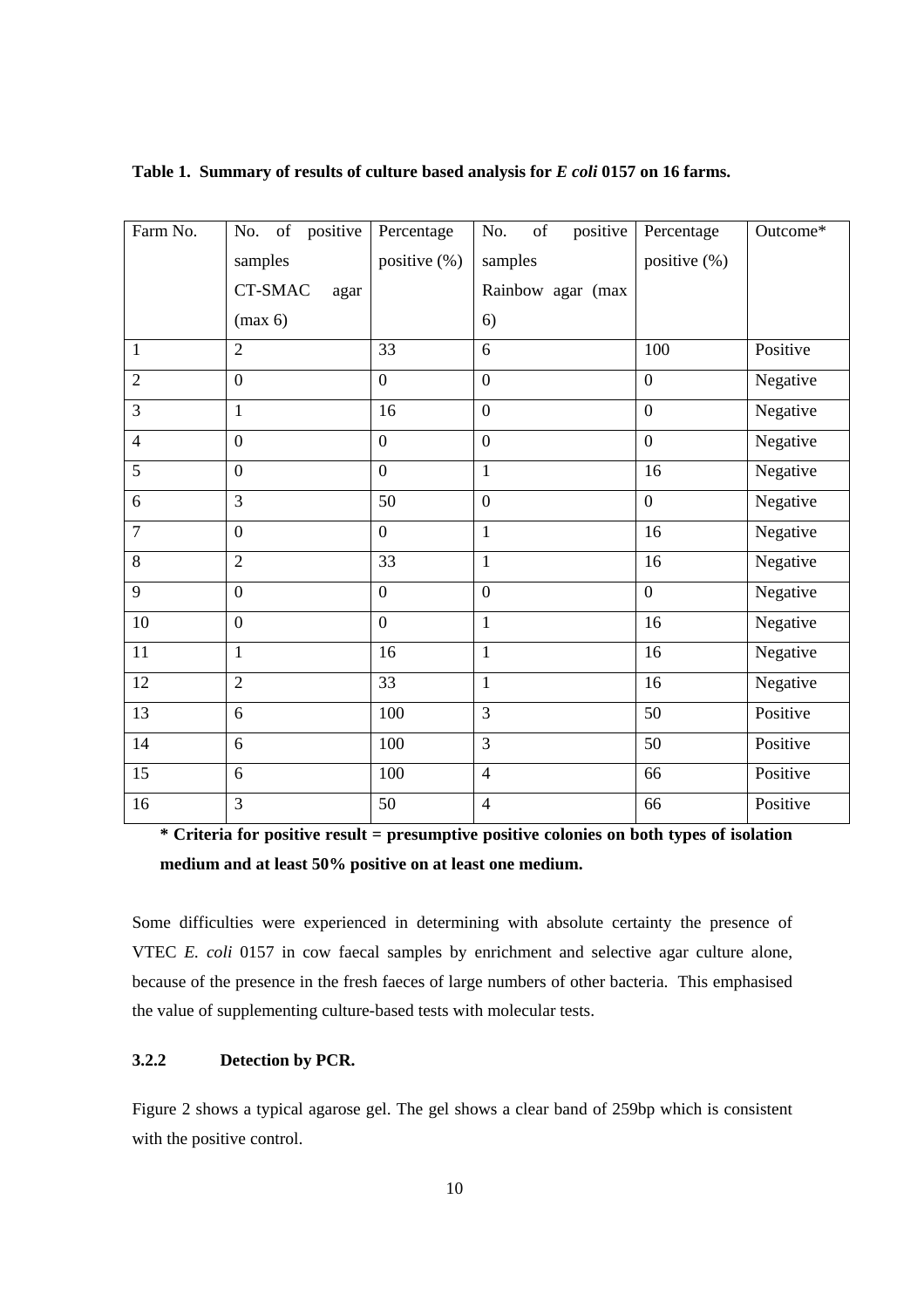

**Figure 2. Typical gel image following PCR of bovine faecal DNA samples**. **M= Standard marker, Lanes 1-11; cattle DNA, Lane 12; positive experimental control, Lanes 13; negative control.** 

The results of the PCR investigation are summarised in Table 2.

| Farm No.       | No of positive sample | Percentage of positive | Outcome* |
|----------------|-----------------------|------------------------|----------|
|                | (max. 6)              | samples                |          |
| $\mathbf{1}$   | 6                     | 100                    | Positive |
| $\overline{2}$ | 4 strong & 2 weak     | 100                    | Positive |
| 3              | $\overline{2}$        | 33                     | Negative |
| $\overline{4}$ | $\mathbf{1}$          | 16                     | Negative |
| 5              | $\overline{0}$        | $\mathbf{0}$           | Negative |
| 6              | $\overline{2}$        | 33                     | Negative |
| $\overline{7}$ | $\boldsymbol{0}$      | $\overline{0}$         | Negative |
| 8              | $\mathbf{1}$          | 16                     | Negative |
| 9              | $\overline{0}$        | $\boldsymbol{0}$       | Negative |
| $10\,$         | 6                     | 100                    | Positive |
| 11             | $\overline{0}$        | $\overline{0}$         | Negative |
| 12             | $\overline{0}$        | $\overline{0}$         | Negative |
| 13             | 6                     | 100                    | Positive |
| 14             | 6                     | 100                    | Positive |
| 15             | 5                     | 80                     | Positive |
| 16             | 6                     | 100                    | Positive |

|  |  |  |  |  |  |  |  | Table 2. Summary of results of molecular based analysis for E coli 0157 on 16 farms. |
|--|--|--|--|--|--|--|--|--------------------------------------------------------------------------------------|
|--|--|--|--|--|--|--|--|--------------------------------------------------------------------------------------|

\* Criteria for positive result = at least 50% PCR positive samples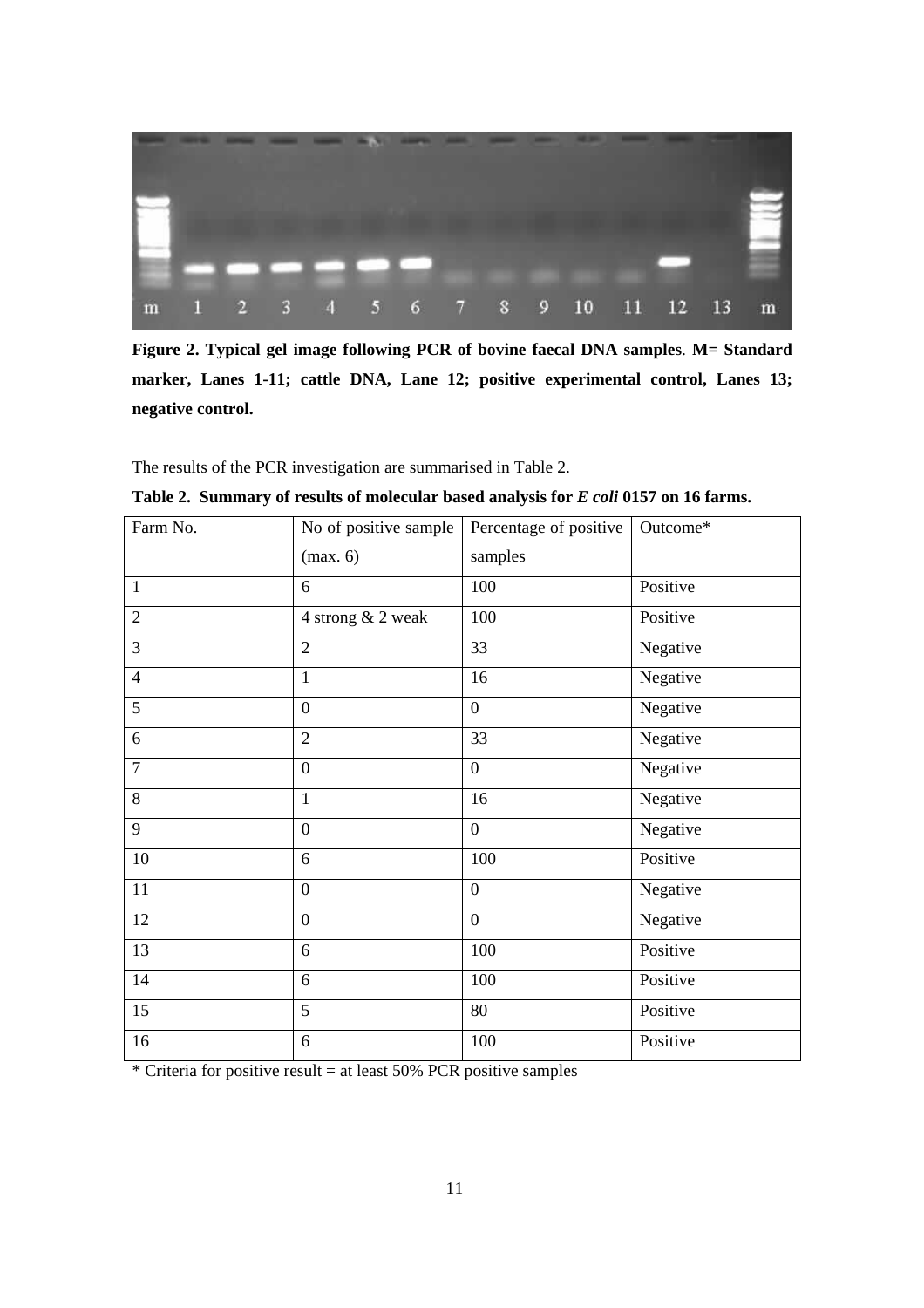### **3.3 ANALYSIS OF RABBIT FAECES.**

Of the sixteen farms, seven were found to have cattle faeces positive for *E. coli* 0157 by PCR, five of which were positive by both plating on CT-SMAC and Rainbow agar. Permission to revisit these farms was obtained and the collection of rabbit faeces conducted by staff from CSL. The baiting and then trapping of wild rabbits occurred at two locations (Farm No. 1 & 10) in February, a time of low rabbit activity, and at six locations (Farm No. 1,2,10,13, 15,16) in June, July and August when there is far greater interaction between cattle and rabbits. Both the locations visited in February were visited again in summer. One site was dropped from the project as no rabbits were observed (Farm No. 14).

### **3.3.1 Detection on CT-SMAC and Rainbow agar.**

Analysis of rabbit faeces by culture on CT-SMAC and Rainbow agar incurred similar problems to those found with the cow faeces. Despite enrichment and concentration by IMS, any *E. coli* 0157 were out competed by other coliforms / *E. coli* strains on Rainbow agar and other sorbitol positive coliforms on CT-SMAC agar. Any suspected *E. coli* 0157 colonies were streaked onto fresh agar and ten-fold dilutions of culture plated out. Some eight samples from Farm 1 (summer samples), one sample from Farm 2, one sample from Farm 10, three samples from Farm 13 and two samples from farm 15 were suspected of containing *E. coli* 0157 by culture on Rainbow agar but further culturing failed to yield confirmed positive samples.

#### **3.3.2 Detection of** *E. coli* **0157 by PCR.**



Figure 3 shows a typical agarose gel image following PCR of DNA extracted from rabbit faecal samples. The gel shows a clear band of 259bp which is consistent with the positive control.

**Figure 3. A typical gel image following PCR of rabbit faecal DNA samples. M= Standard marker, Lanes 1-12; rabbit DNA, Lane 13; positive experimental control, Lane 16; positive control DNA, Lanes 14, 15, 17, negative controls.**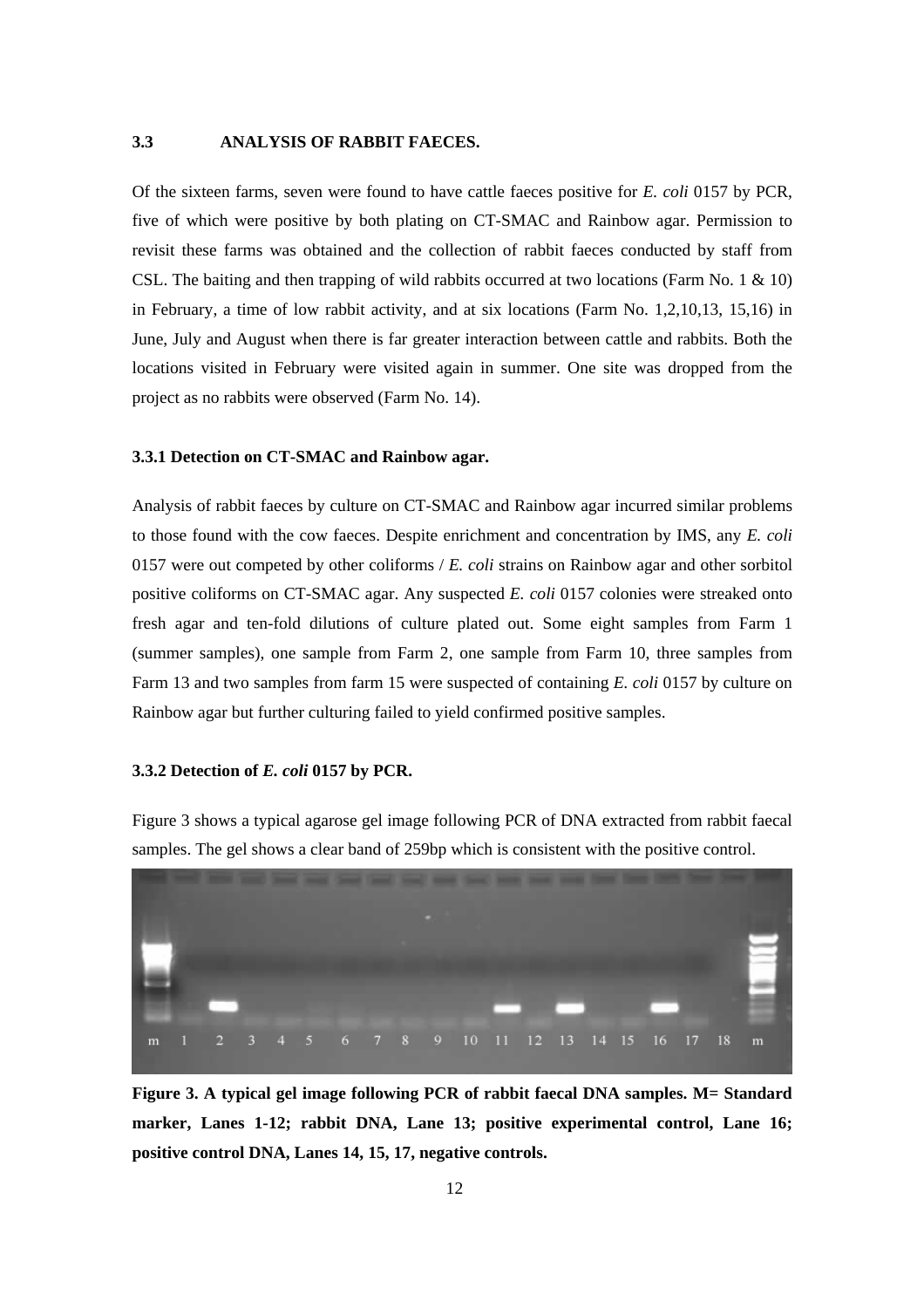The results of the PCR investigation of rabbit faeces are shown in Table 3.

| Farm No.       | Sampling time                        | Total No. of | No of positive   | Percentage of    |
|----------------|--------------------------------------|--------------|------------------|------------------|
|                |                                      | samples      | samples          | positive samples |
| 1              | Late Winter                          | 24           | 0                |                  |
|                | Summer                               | 21           | $\overline{2}$   | 9.5%             |
|                | Summer<br>(2 <sup>nd</sup> location) | $\tau$       | $\boldsymbol{0}$ | 0                |
| $\overline{2}$ | Summer                               | 12           | $\overline{2}$   | 16.7%            |
| 10             | Late Winter                          | 8            | $\boldsymbol{0}$ | 0                |
| 10             | Summer                               | 5            | $\overline{2}$   | 40%              |
| 13             | Summer                               | 6            | $\theta$         | $\Omega$         |
| 15             | Summer                               | 17           | $\overline{2}$   | 11.8%            |
| 16             | Summer                               | 29           | 0                | 0                |

**Table 3. Summary of results of molecular based analysis for** *E coli* **0157 in rabbit faeces.** 

*E. coli* 0157 was not detected in any of the 32 samples collected from two farms in late winter. However, further collection of rabbit faeces at these farms during the summer months led to two positive samples at each farm. The rabbits were tagged in late winter so any further capture could be noted. In particular, one rabbit was found to be negative for *E. coli* 0157 in late winter but was positive when trapped in summer. A further two positive samples were detected at Farm 2 and two positive samples at Farm 15 in summer. A total of 97 samples were collected in the summer months of which eight (8.25%) were positive for *E. coli* 0157.

### **3.3.3 Detection of non-0157 VTEC by PCR.**

Although *E coli* 0157 is the most common verocytotoxic producing *E. coli* (VTEC) isolated from cases of human illness, verocytotoxic-producing bacteria other than *E. coli* 0157 also occur. These organisms are increasingly causing human illness and can remain undetected using standard cultural methods for *E. coli* 0157 (Law, 1997). Rabbit faeces were analysed for the presence of non-*E. coli* 0157 VTEC and of the 97 samples collected in the summer, 20 (20.6%) contained verocytotoxin-producing bacteria. A typical gel following PCR analysis for VTEC is shown in Figure 4.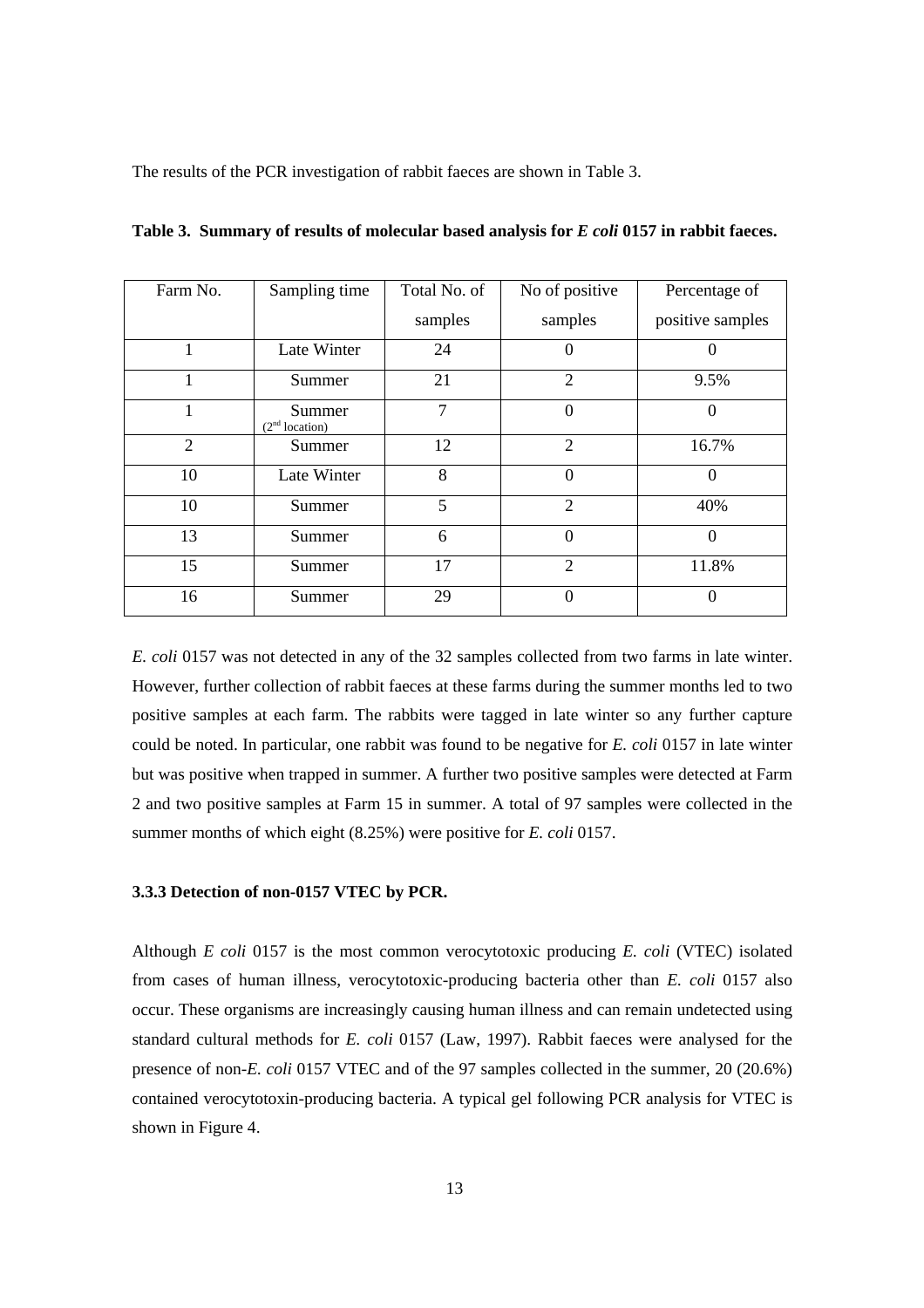

**Figure 4 Typical gel image following PCR analysis for VTEC in rabbit faecal DNA samples. M= Standard marker, Lanes 1-15; rabbit DNA, Lane 16: negative control, Lane 17; positive experimental control, Lane 18 positive control DNA.**

All the VTEC positive DNA samples were from farms which had been found to have rabbits excreting *E. coli* 0157. The data is summarised in Table 4.

|  |  |  | Table 4. Summary of results of molecular based analysis for VTEC in rabbit faeces |  |
|--|--|--|-----------------------------------------------------------------------------------|--|
|  |  |  |                                                                                   |  |

| Farm           | Sampling                             | Total No.      | No. of           | Percentage       | No. of         | Percentage $E$ . |
|----------------|--------------------------------------|----------------|------------------|------------------|----------------|------------------|
| No.            | time                                 | of samples     | samples          | VTEC $(\% )$     | samples        | coli 0157        |
|                |                                      |                | positive for     |                  | positive for   | (% )             |
|                |                                      |                | <b>VTEC</b>      |                  | E. coli 0157   |                  |
| 1              | Late Winter                          | 24             | 2                | 8.33             | $\Omega$       | $\overline{0}$   |
| 1              | Summer                               | 21             | 7                | 33.33            | $\overline{2}$ | 9.5              |
| $\mathbf{1}$   | Summer<br>(2 <sup>nd</sup> location) | $\overline{7}$ | $\overline{0}$   | $\overline{0}$   | $\theta$       | $\theta$         |
| $\overline{2}$ | Summer                               | 12             | $\Omega$         | $\overline{0}$   | $\overline{2}$ | 16.7             |
| 10             | Late Winter                          | 8              | $\theta$         | $\mathbf{0}$     | $\theta$       | $\theta$         |
| 10             | Summer                               | 5              | 5                | 100              | $\overline{2}$ | 40               |
| 13             | Summer                               | 6              | $\overline{0}$   | $\theta$         | $\overline{0}$ | $\overline{0}$   |
| 15             | Summer                               | 17             | $\overline{7}$   | 41.2             | $\overline{2}$ | 11.8             |
| 16             | Summer                               | 29             | $\boldsymbol{0}$ | $\boldsymbol{0}$ | $\mathbf{0}$   | $\overline{0}$   |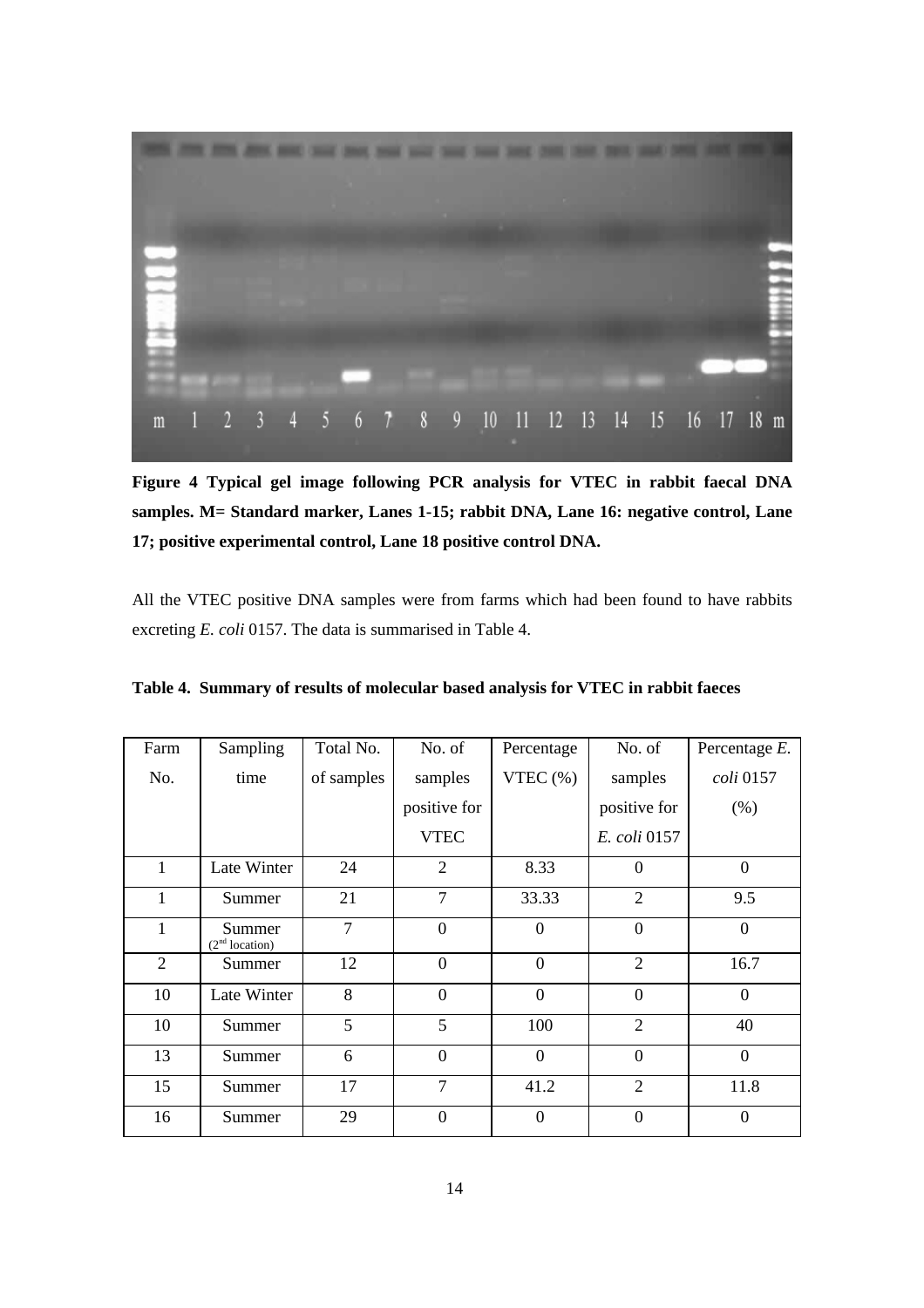#### **3.3.4 Rabbit data collection.**

Analyses of rabbit parameters that might influence the presence of *E. coli* 0157 were carried out for the samples obtained during summer trapping sessions at the four farms where positive samples were obtained. Analysis of the body condition index data of female rabbits grouped according to the presence of *E. coli* 0157 and age (adult or juvenile) of the rabbit is summarised in Table 5. Results for the individual rabbit data collection are shown in Appendix 1.

| Rabbit   | <b>Status</b> | No. of<br>rabbits | Mean<br>condition<br>index | Mean<br>condition<br>index<br>(std dev.) | T-test | df | Significance | Mann<br>Whitney<br>test | Significance |
|----------|---------------|-------------------|----------------------------|------------------------------------------|--------|----|--------------|-------------------------|--------------|
| Juvenile | Negative      | -17               | 1.609                      | 0.2235                                   | 0.157  | 18 | <b>Not</b>   | 0.265                   | Not          |
|          | Positive      | 3                 | 1.587                      | 0.1671                                   |        |    | significant  |                         | significant  |
| Adult    | Negative      | -18               | 2.335                      | 0.2235                                   | 0.613  | 21 | <b>Not</b>   | 0.895                   | <b>Not</b>   |
|          | Positive      | 5                 | 2.169                      | 0.6509                                   |        |    | significant  |                         | significant  |

**Table 5. Summary of female body condition index statistical analysis.** 

Of 43 female samples, eight (19%) were positive for *E. coli* 0157 while all 20 samples from males were negative. This difference is statistically significant (Fishers exact test P=0.047). Out of 20 juvenile females three (15%) were positive while five (22%) out of 23 adult female samples were positive. The mean body condition index of the five adult females positive for *E. coli* 0157 was 2.169+SD 0.609 compared to 2.335+SD 0.2235 for the 18 adult females who were negative. This difference is not statistically significant (Mann Whitney U=0.895). However, the body condition for each rabbit positive for *E. coli* 0157 was slightly lower than rabbits found to be negative.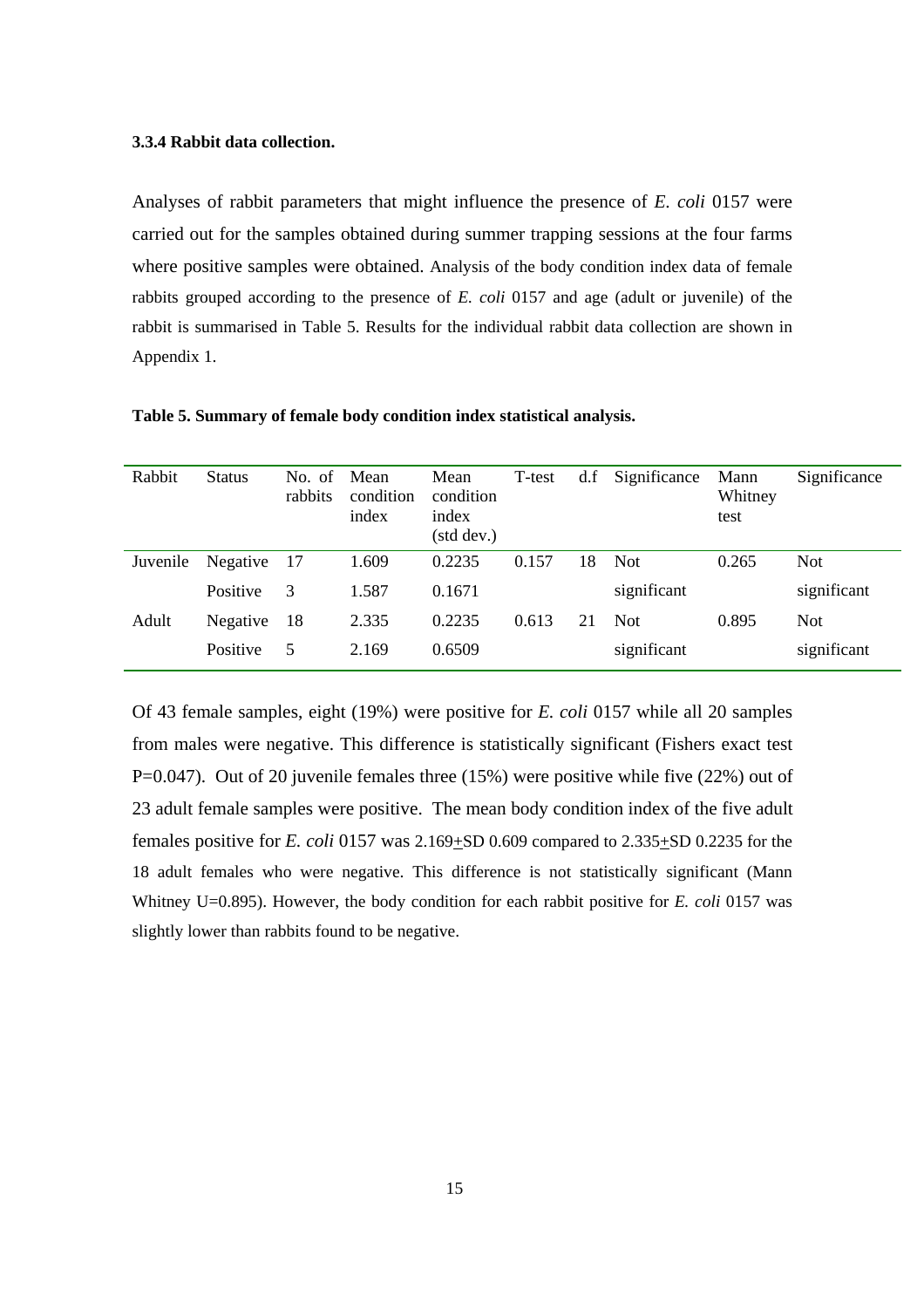#### **4 DISCUSSION.**

In the summer of 2001, there was an outbreak of *E. coli* 0157 infection associated with visiting a wildlife park in Norfolk. The subsequent investigation determined that the infectious organism had entered the wildlife park via wild rabbits. In order to establish the link between the human infection and rabbit faeces the investigation team collected rabbit faeces from both the neighbouring farm and wildlife park. The samples were pooled to create 12 samples from the farm and 29 from the picnic area of the wildlife park. *E. coli* 0157 with the same phage type and VT genes was found to be excreted by the cattle and rabbits of the adjacent farm and was isolated from the infected visitors. These results cannot be disputed but the fact the test samples consisted of pooled faeces gives little indication of the proportion of the rabbit population excreting *E. coli* 0157. The question as to whether this was a unique set of circumstances leading to infection, or whether wild rabbits are capable of being vectors for *E. coli* 0157 transmission was therefore asked.

The pilot study aimed to establish factors affecting the likelihood of cross contamination between farm animals known to be *E. coli* 0157 positive and wild rabbits. Seven out of sixteen dairy and beef farms in the York area with resident rabbit populations were found to have cattle excreting *E. coli* 0157 and following assessment by staff from CSL, six farms were chosen for the trapping of rabbits. In each case, except Farm 1, the rabbits were observed to have direct contact with cattle and their faeces.

In order to achieve a greater insight into the proportion of rabbits excreting *E. coli* 0157, rabbits were trapped individually and their droppings collected as individual test samples. Every effort was made to prevent cross contamination between samples. The results of the project show that four (67%) out of six farms were inhabited by rabbits which excreted *E. coli* 0157. The number of samples obtained from each farm differed greatly but reflected the rabbit population size. These were either small and discrete such as those in Farm No. 10 and Farm No. 13 which led to five or six samples or much larger populations such as at Farm No. 15 which co-inhabited with a high density of cattle and led to 28 samples. The percentage of infected rabbit faecal samples collected from each farm were between 9.5% and 40% as determined by PCR. Bailey *et al.,* (2002) reported the presence of *E. coli* 0157 in three (25%) of twelve pooled samples of rabbit faeces collected from a field adjacent to the wildlife park, housing cattle from the infected neighbouring farm and 17 (59%) of 29 pooled samples from the picnic area inside the wildlife park. As these samples were pooled the true proportion of rabbits infected is impossible to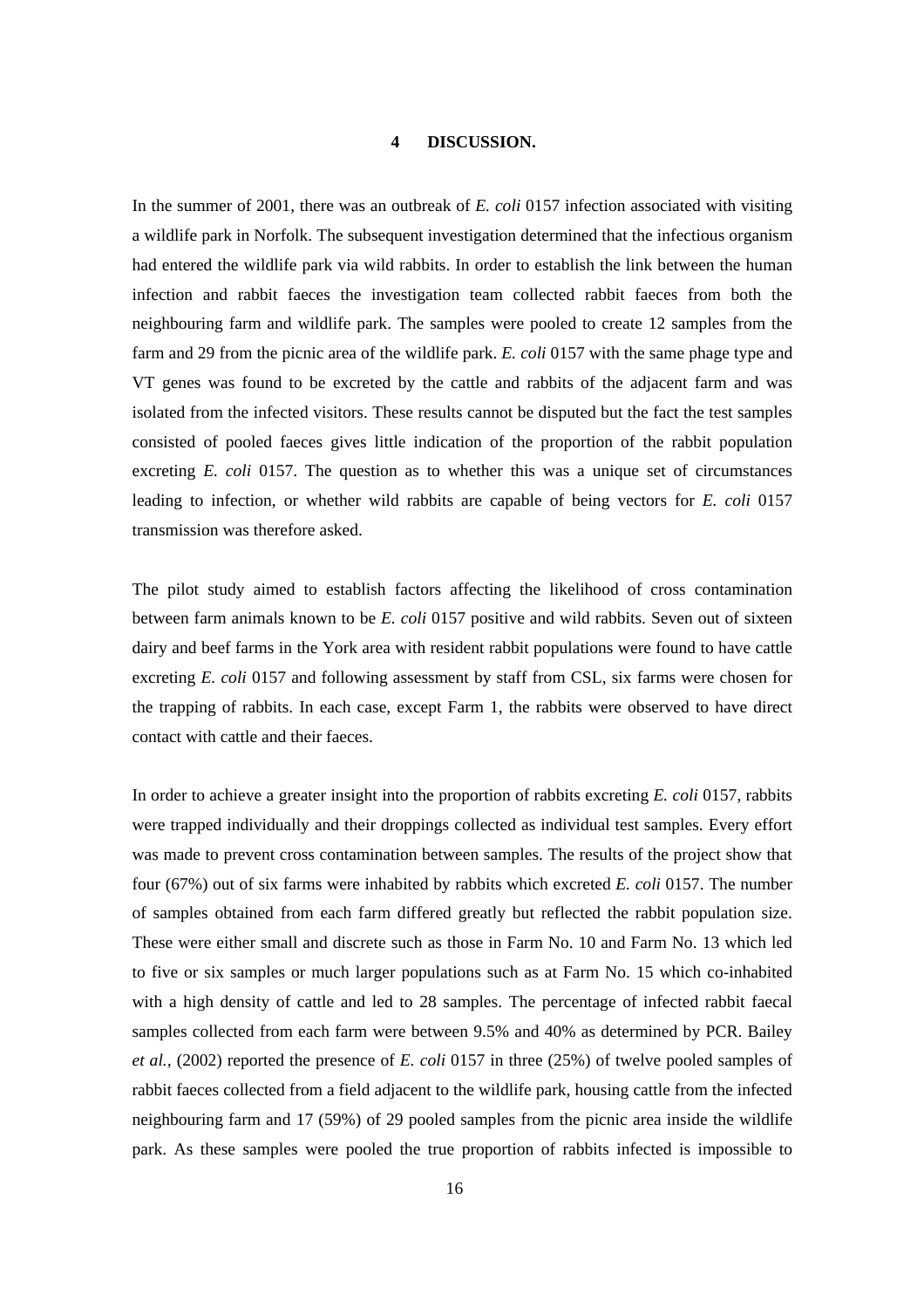conclude due to the potential to introduce faeces from a single infected rabbit into each pooled sample. However, as far as such comparisons can be made, our results were consistent with those of the wildlife park investigation.

The original investigation at the wildlife park was conducted in late summer with pooled samples of rabbit faeces being reportedly collected in late September. The report also suggested that the local rabbit population had increased significantly in 2001. The results of this project suggest there may be a seasonal variation in the excretion of *E. coli* 0157 by rabbits. Two of the six farms were sampled in late winter and again in summer. During the late winter, all samples collected were negative for *E. coli* 0157 while both farms were found to have rabbits excreting *E. coli* 0157 in the summer. One rabbit in particular, found to be negative in the late winter had acquired an infection of *E. coli* 0157 and was excreting the organism at the time of the summer sampling. In late winter the cattle were still indoors and thus there would be no direct contact with rabbits. Furthermore, rabbit densities are at their lowest at this time before breeding begins whilst they are at their highest in early summer (Cowan, 1987). In this study only female rabbits were found to carry and excrete *E. coli* 0157. The reason for this is unclear although it seems to be unrelated to pregnancy and/or lactation as the trend was also apparent amongst juveniles. There was thus no indication of age-specific variation in *E. coli* 0157 excretion with juvenile females as likely to be positive as adults.

Analysis of rabbit faecal samples for the presence of non-0157 VTEC by PCR revealed that 20 of 97 summer samples (20.6%) contained VTEC, which is greater than the proportion of rabbits found to excrete *E. coli* 0157. This is comparable to studies that have shown that non-0157 VTEC can be isolated from cattle faeces at a higher frequency than *E. coli* 0157 (Montenegro *et al*., 1990, Wells *et al.;* 1991, Hull *et al*., 1993 and Law; 1997). In a German study, 21.1% of cattle, 66.6% of sheep and 56.1% of goats harboured VTEC (Beutin *et al.*, 1993). The proportion of rabbits found to excrete VTEC in this study is similar to that reported for cattle by Beutin *et al.,* (1993). It can therefore be suggested that wild rabbits are a potential source of non-0157 infections. Several non-0157 serogroups have been isolated from cases of human infection, of which serogroups 026, 0103 and 0111 are relatively common. These serogroups have been responsible for outbreaks in many countries including a community wide outbreak involving nine children in Italy (Caprioli *et al.,* 1994) and an outbreak of bloody diarrhoea and HUS in France (Mariani-Kurkdjian *et al*., 1993).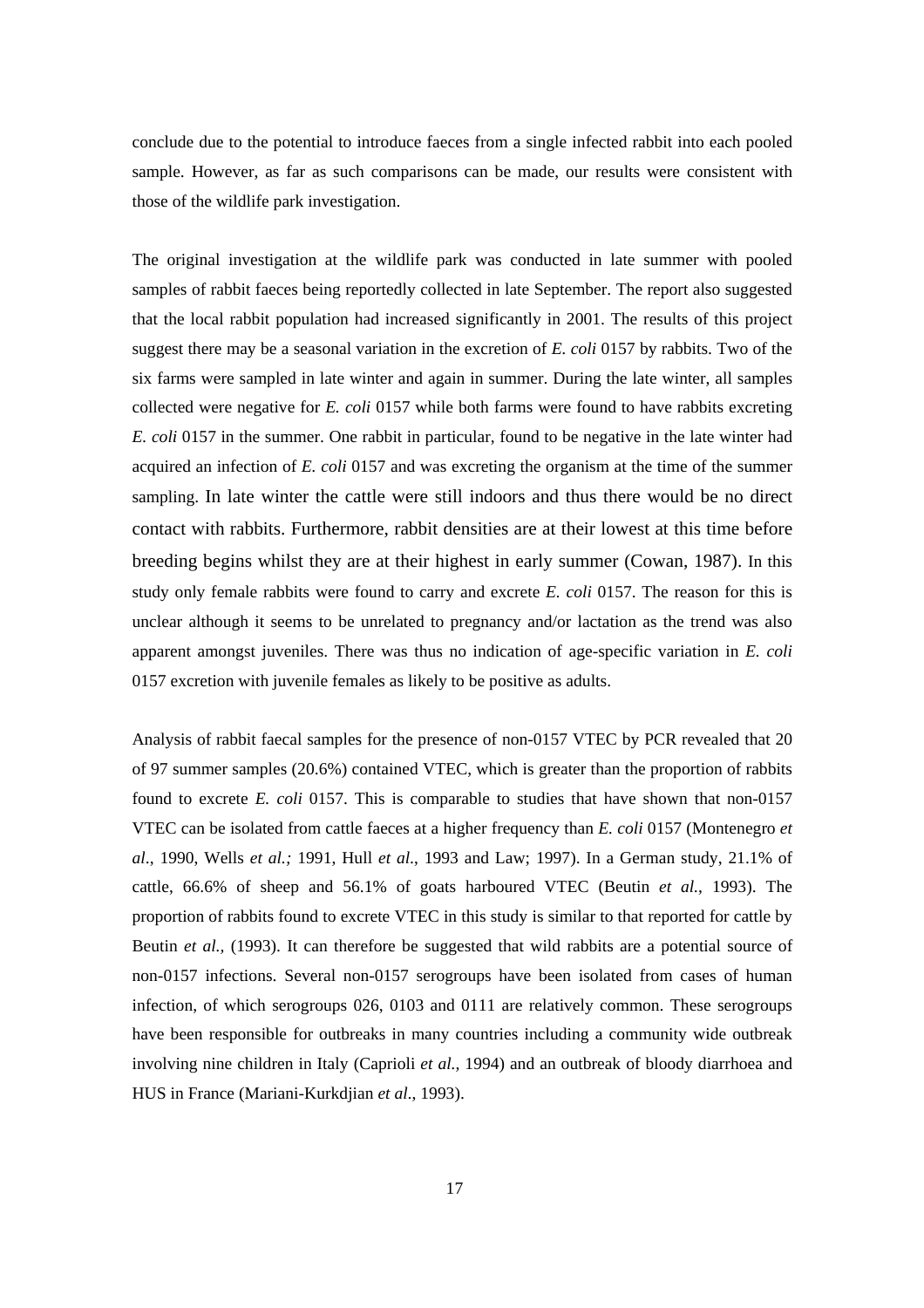Garcia and Fox (2003) have recently reported that laboratory and pet rabbits are a new reservoir host of enterohaemorrhagic *E. coli* (EHEC) which have also been implicated in outbreaks of human disease. These workers examined the faeces of groups of rabbits reared in a facility for laboratory use, from a pet store and from a petting farm. Culture on Rainbow agar was used to isolate *E. coli* colonies and the authors reported that the colonies ranged from pink to purple in colour. This is consistent with the findings of this pilot study and suggests the possibility that wild rabbits may also be reservoirs of EHEC. Garcia  $\&$  Fox (2003) found none of the rabbits tested was a reservoir of *E. coli* 0157 as determined by culture on Rainbow agar.

Bettelheim (1998) reported that the presence of *E. coli* 0157 in deliberately mixed cultures of various *E. coli* serotypes was not easily distinguishable on Rainbow agar. The difficulties encountered with the culture based detection, caused by the presence of other coliforms, meant it was not possible to quantify the *E. coli* 0157 present. If this had been possible, it would have given information regarding the colonisation status of the rabbits. It is not clear whether the alimentary tracts of the infected rabbits are heavily colonised, or whether the bacteria are transient residents. Garcia *et al.,* (2002) reported an outbreak of haemorrhagic diarrhoea and HUS in rabbits bred by a commercial vendor that were naturally infected with EHEC. This suggests rabbits are capable of showing symptoms of *E. coli* infection. Although differences were not significant, the body condition was estimated to be lower in *E. coli* 0157 positive rabbits. This may be an indication that presence of *E. coli* 0157 in the alimentary tract is having an adverse effect on the health of the rabbits. Numbers were too few in the pilot study to evaluate this fully.

It is unknown how rabbits acquire *E. coli* 0157 but as the natural route of transmission is faecaloral, it could be suggested that rabbits may become infected when washing their fur if contaminated with infected cattle faeces or by the consumption of contaminated vegetation. Leclercq & Mahillon (2003) suggested the mode of transmission could be the consumption of contaminated grass. These authors reported a case of a single rabbit carcass at a slaughterhouse in Belgium being contaminated with *E. coli* 0157. The rabbit concerned was from a farm that bred rabbits and therefore direct contact with cattle was not possible. Garcia & Fox (2003) found an apparent clonal nature of their isolates by using repetitive-element-sequence PCR which suggests transmission of *E. coli* between rabbits. To establish whether a direct link between cattle and rabbits is necessary for infection to occur, rabbits which have had no contact with cattle would have to be tested. Pulse –field gel electrophoresis (PFGE) could be employed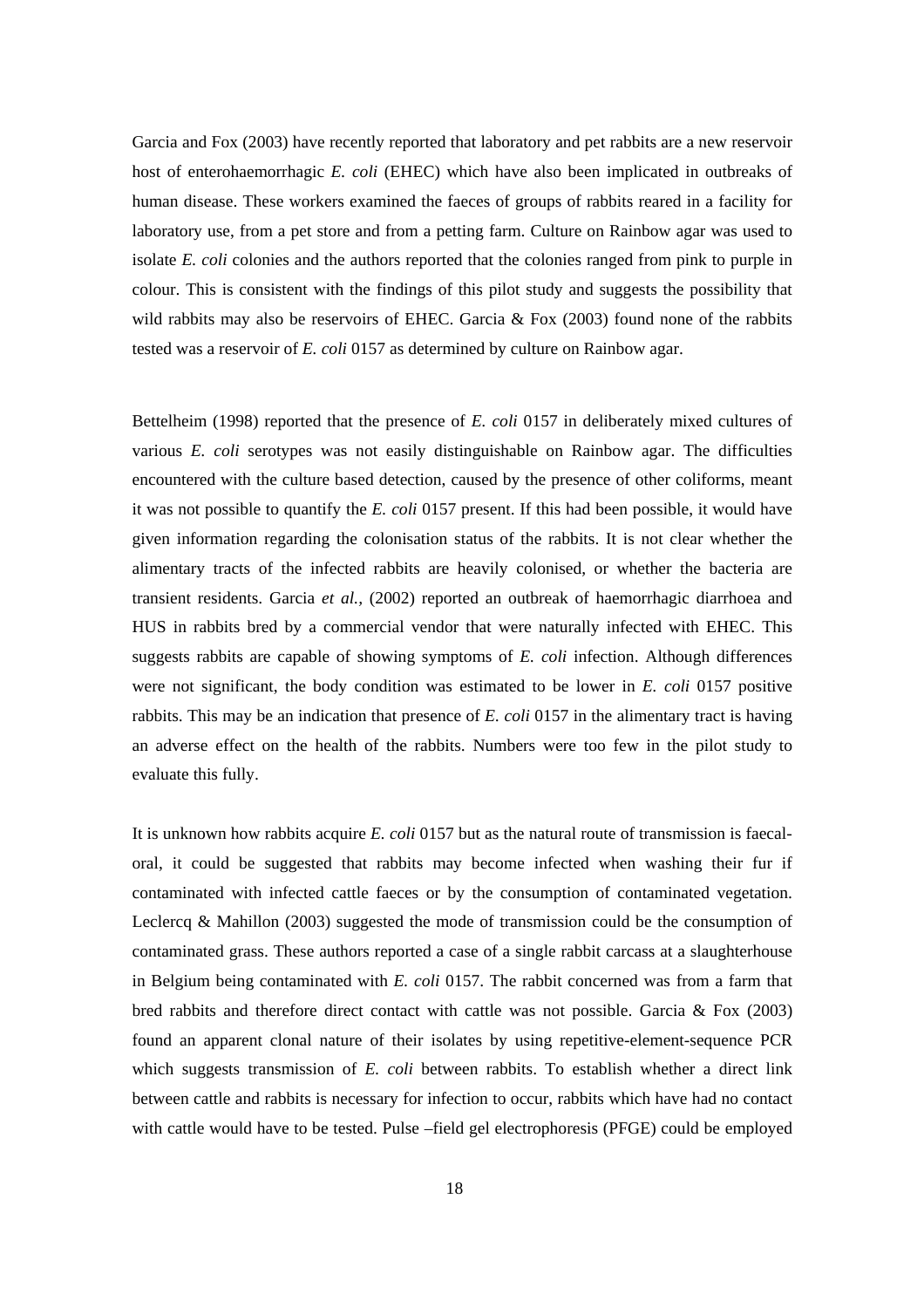to established exact matches between *E. coli* 0157 organisms isolated from the cattle faeces and resident rabbit population.

In summary, the results have shown that wild rabbits residing in close proximity to cattle excreting *E. coli* 0157 can also act as vectors for the disease. There is therefore the potential risk of farm workers and members of the public accessing the farmland to acquire *E. coli* 0157 from infected rabbit faeces via the faecal oral route. However, unless the requisite for close proximity to infected cattle can be established, it is not possible to conclude whether there is a risk associated with wild rabbits and their faeces *per se*.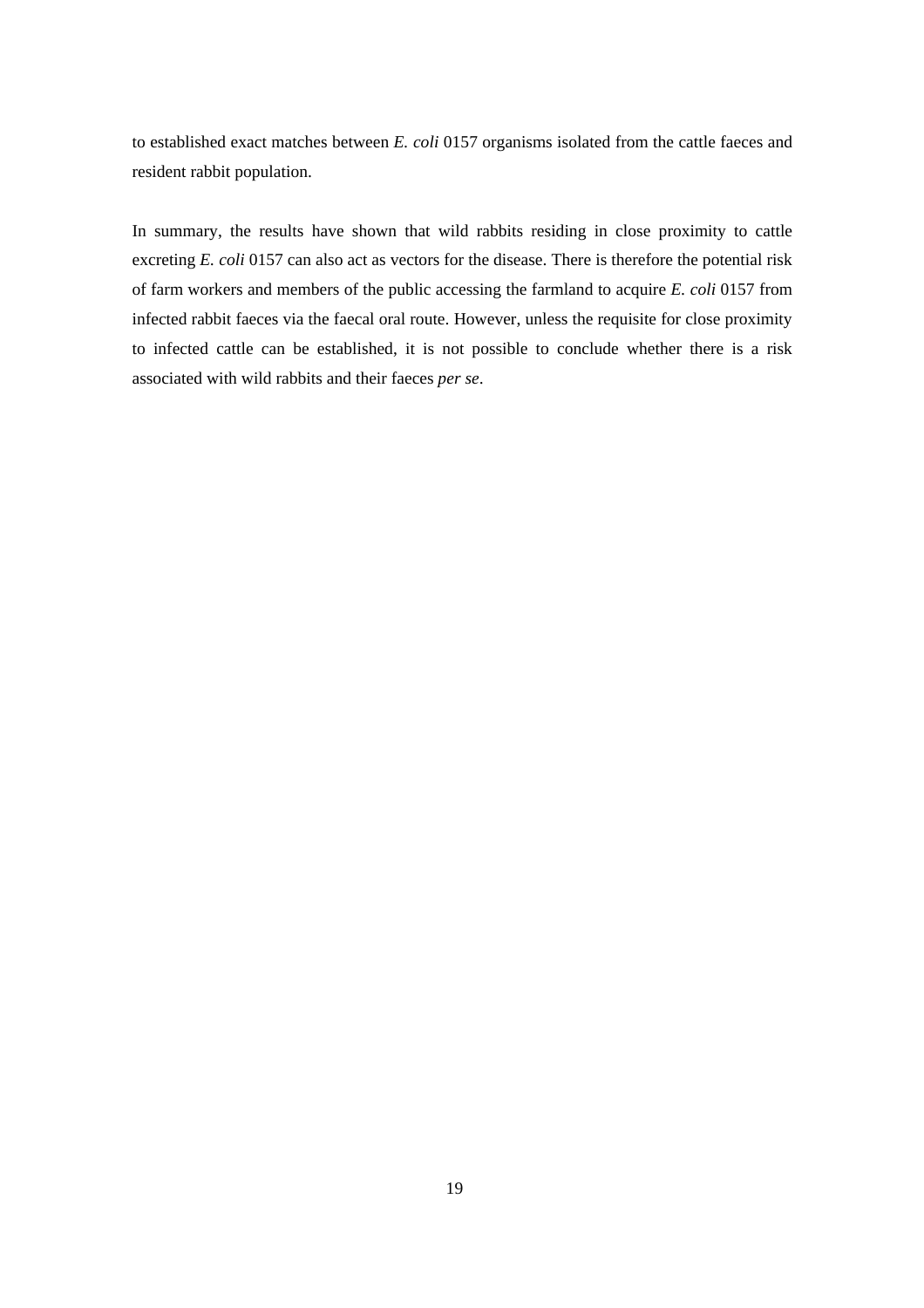### **5. RECOMMENDATIONS**

Based on the evidence from the pilot study; in areas where wild rabbit populations are resident and in close proximity to cattle, their faeces should be treated as being potentially infected with *E .coli* 0157 or other VTEC. Agricultural workers and those involved in the rural leisure industry should be made aware of the risks of VTEC infection by the faecal –oral route from rabbit faeces. Where land in close proximity to cattle is used for recreational purposes such camping and caravanning or picnicking, prevention measures to deter rabbits entering the land should be considered. Precautions should also be taken to prevent locally resident rabbits entering land which has been cleared of cattle for subsequent recreation use. There is a stipulation that farm pasture intended for recreational use should be cleared of animals for three weeks prior to use (HSE Press Release). This was a result of previous outbreaks of infection e.g. in scouts camping on farmland (Ogden *et al.*, 2002). It is recommended that farms offering pasture for recreational use should be made aware of the potential hazard of cross contamination if a large population of rabbits exists in or near that area as these animals may excrete *E. coli* 0157 and continue contaminating the land. Overall, workers who may come into contact with rabbit faeces should be made aware of the potential risk of infection and the requirement of good personal hygiene in particular hand washing.

The results of the pilot study demonstrated the potential for rabbits to excrete VTEC when living closely with VTEC positive cattle. It is recommended that, in any subsequent studies of the potential for rabbits to carry VTEC, rabbit populations living away from cattle should be studied.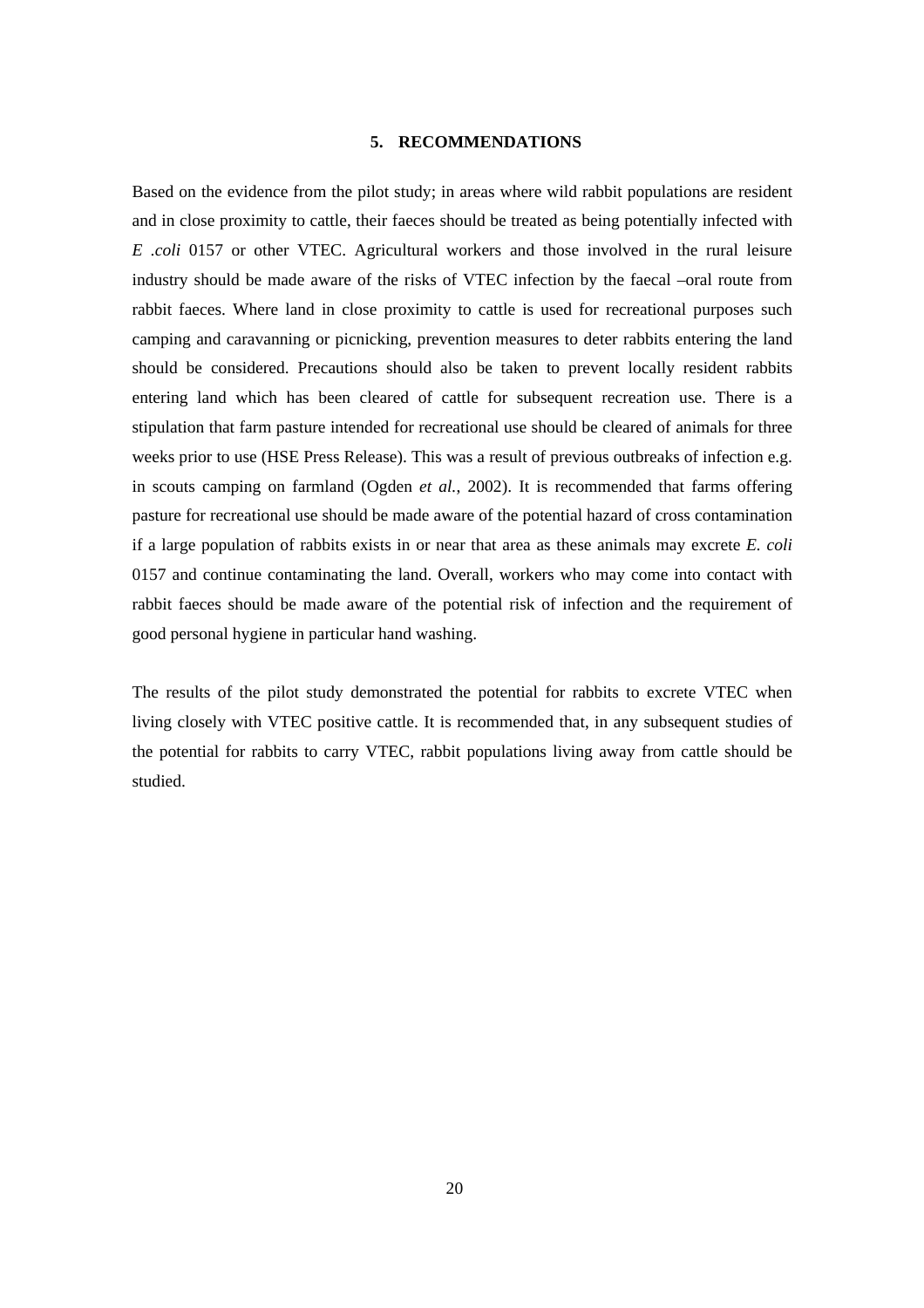### **6. REFERENCES.**

Ashkenazi S, Larocco M, Murray BE & Cleary, TG. The adherence of verocytotoxin-producing *Escherichia coli* to rabbit intestinal cells. Journal of Medical Microbiology.1992; **37**:304-9.

Bailey JR, Warner L, Pritchard GC, Williamson, S, Carson T, Willshaw G & Cheasty, T. Wild rabbits- a novel vector for vero cytotoxigenic *Escherichia coli* (VTEC) 0157. Communicable Disease and Public Health. 2002; **5**:74-75.

Bell BP, Goldoft M, Griffin PM *et al*. A multi-state outbreak of *Escherichia coli* 0157: H7 – associated bloody diarrhea and hemolytic uremic syndrome from hamburgers: the Washington experience. JAMA 1994; **272:** 1349-53.

Bettelheim, KA. Studies of *Escherichia coli* cultured on Rainbow Agar 0157 with particular reference to enterohaemorrhagic *Escherichia coli* (EHEC). Microbiology & Immunology. 1998; **42:** 265-269.

Beutin L, Geier D, Steinruck, H, Zimmermann, S & Scheutz F. Prevalence and some properties of verotoxin (shiga-like toxin) producing *Escherichia coli* in seven different species of healthy domestic animals. Journal of Clinical Microbiology. 1993; **31**:2483-8.

Caprioli A, Luzzi I, Romini F, Resti C, Edefonti A, Perfumo C *et al*. Community wide outbreak of hemolytic-uremic syndrome associated with non-0157 verocytotoxin-producing *Escherichia coli.* Journal of Infectious Diseases. 1994; **169:** 208-11

Cizek A, Literak I & Scheer P. Survival of *Escherichia coli* 0157 in faeces of experimentally infected rats and domestic pigeons. Letters in Applied Microbiology. 2000; **31(5):**349-52

Clifton-Hadley, FA. Detection and diagnosis of *Escherichia coli* 0157 and other verocytotoxigenic *E. coli* in animal faeces. Reviews in Medical Microbiology. 2000; **11 (1):** 47- 58.

Farmer JJ, Potter ME, Riley LW, Barrett TJ, Blake PA, Bopp CA, Cohen ML, Kaufmann A, Morris GK, Remis RS, Thomason BM & Wells JG. Animal models to study *Escherichia coli* 0157:H7 isolated from patients with hemorrhagic colitis. Lancet. 1983; **1(8326 Pt 1):** 702-703.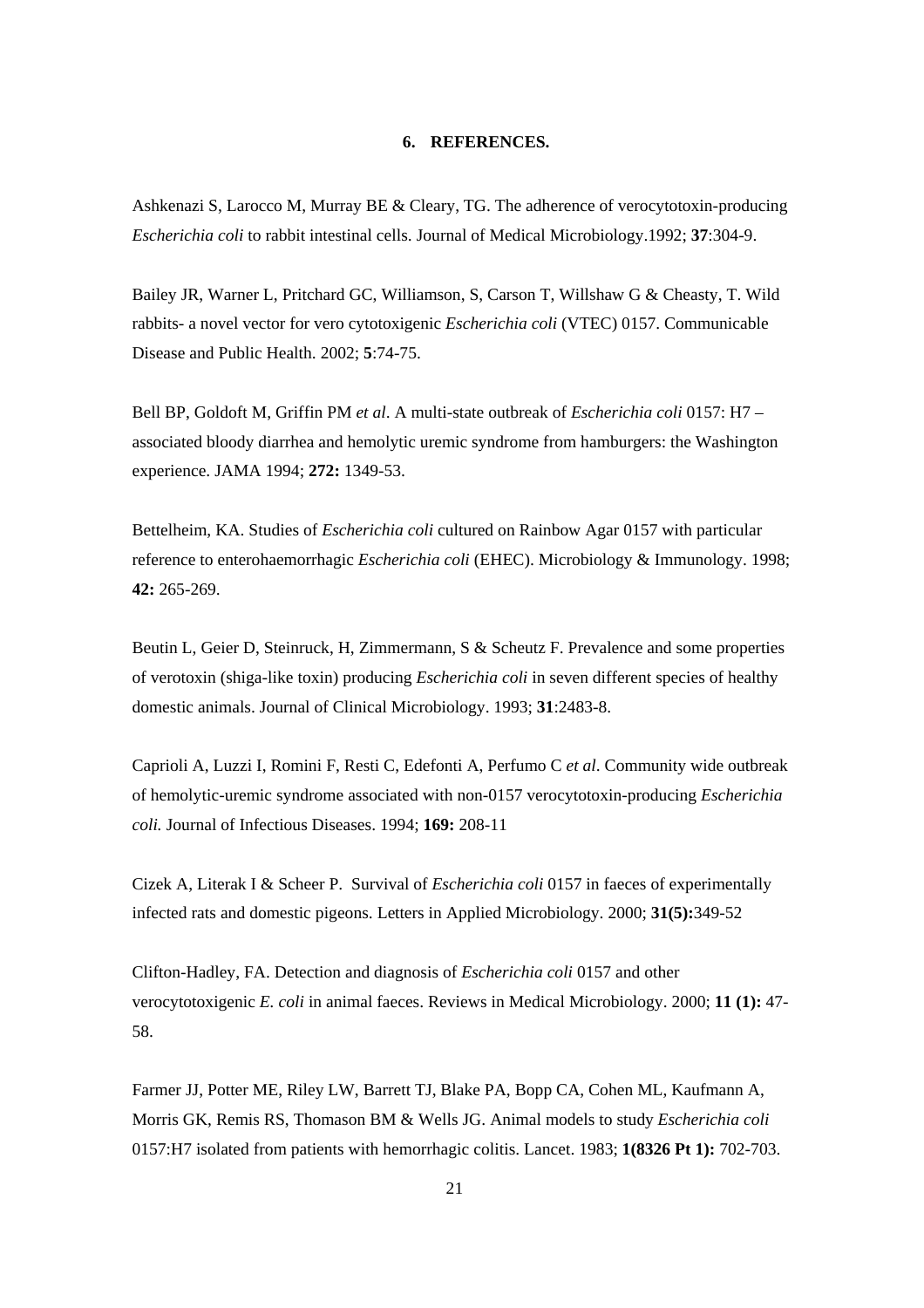Garcia A & Fox JG. The rabbit as a new reservoir host of enterohemorrhagic *Escherichia coli.* Emerging Infectious Disease. 2003; **9 (12):** 1592-1597

Garcia A, Marini RP, Feng Y, Vitsky A, Knox KA, Taylor NS *et al.* A naturally occurring rabbit model of enterohemorrhagic *Escherichia coli*-induced disease. Journal of Infectious Diseases 2002; **186:** 1682-6

Griffin P & Tauxe R. The epidemiology of infections caused by *Escherichia coli* 0157:H7, other enterohemorrhagic *E. coli* and the associated hemolytic uremic syndrome. Epidemiology Review. 1991; **13** : 60-98

Gunzer F, Bohm F, Russmann H, Bitzan M, Aleksic S & Karch H. Molecular detection of sorbitol-fermenting *Escherichia coli* 0157 in patients with hemolytic-uremic syndrome. Journal of Clinical Microbiology. 1992; **30:** 1807-10.

Hull AE, Acheson DWK, Echeverria P, Donohue-Rolfe A & Keusch GT. Mitomycin immunoblot colony assay for detection of shiga-like toxin-producing *Escherichia coli* in faecal samples: comparison with DNA probes. Journal of Clinical Microbiology. 1993; 31: 1167-72.

HSE Press Release E137:01. HSE issues warning on avoiding ill-health during recreation on farmland. 2 August 2001 www.hse.gov.uk/press/e01137.htm

Leclercq A. & Mahillon, J. Farmed rabbits and ducks as vectors for VTEC 0157:H7. Veterinary Record. 2003; **152**:723.

Karch H & Bielaszewska M. Sorbitol-fermenting shiga toxin-producing *Escherichia coli* 0157:H- strains: epidemiology, phenotypic and molecular characteristics, and microbiological diagnosis. Journal of Clinical Microbiology. 2001; **39:** 2043-9

Karch H, Bohm H, Schmidt H, Gunzer F, Aleksic S & Heesemann J. Clonal structure and pathogenicity of shiga-like toxin-producing, sorbitol fermenting *Escherichia coli* 0157:H-Journal of Clinical Microbiology. 1993; **31:**1200-5

Karch H, Janetzki-Mittmann c, Aleksie S & Datz M. Isolation of enterohemorrhagic *Escherichia coli* 0157 strains from patients with hemolytic-uremic syndrome by using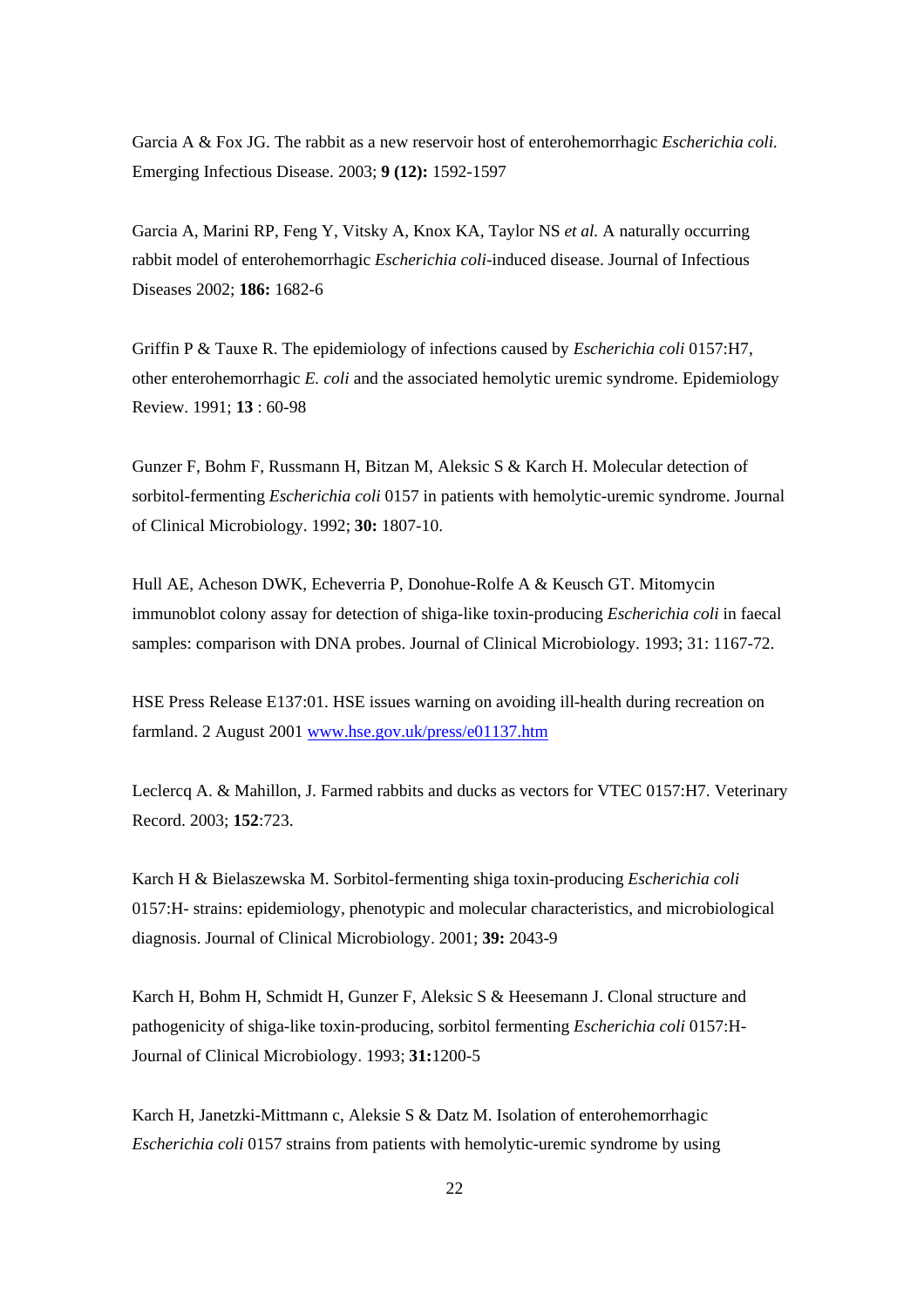immunomagnetic separation. DNA based methods and direct culture. Journal of Clinical Microbiology. 1996; **34**:516-519

Karmali, MA. Infection by verotoxin-producing *Escherichia coli.* Clinical Microbiology Reviews. 1989; **2**: 15-38

Law, D. The significance of verocytotoxin-producing *Escherichia coli* other than *E. coli* 0157. PHLS Microbiology Digest. 1997; **14:** 72-5

Li Z, Bell C, Buret A, Robins-Browne R, Stiel D & O'Loughlin E. The effect of enterohaemorrhagic *Escherichia coli* 0157:H7 on intestinal structure and solute transport in rabbits. Gastroenterology 1993; **104:**467-474.

Louie M, Read S, Louie L, Ziebell, K, Rahn K, Borczyk A & Lior H. Molecular typing methods to investigate transmission of *Escherichia coli* 0157:H7 from cattle to humans. Epidemiology and Infection. 1999; **123**: 17-24

Mariani-Kurkdjian P, Denamur E, Milon A, Picard B, Cave H, Lambert-Zechovsky N *et al*. Identification of a clone of *Escherichia coli* 0103:H2 as a potential agent of hemolytic uraemic syndrome in France. Journal of Clinical Microbiology. 1993; **31**: 296-301

Maule A. Survival of verocytotoxigenic *E. coli* 0157 in soil, water and on surfaces. Symposium Series of the Society of Applied Microbiology. 2000; **29:** 71s- 78s.

McGee P, Bolton DJ, Sheridan JJ, Earley B, Leonard N. The survival of *Escherichia coli* 0157:H7 in slurry from cattle fed different diets. Letters in Applied Microbiology. 2001; **32(3):**152-5

Milne LD, Plom A, Strudley I, Pritchard GC *et al*. *Escherichia coli* 0157 incident associated with a farm open to the public. Communicable Disease and Public Health. 1999; **2:** 22- 26.

Montenegro MA, Bulte M, Trumpf T, Aleksic S, Reute G, Bulling E & Helmuth R. Detection and characterization of faecal verotoxin-producing *Escherichia coli* from healthy cattle. Journal of Clinical Microbiology. 1990; **28:** 1417-21.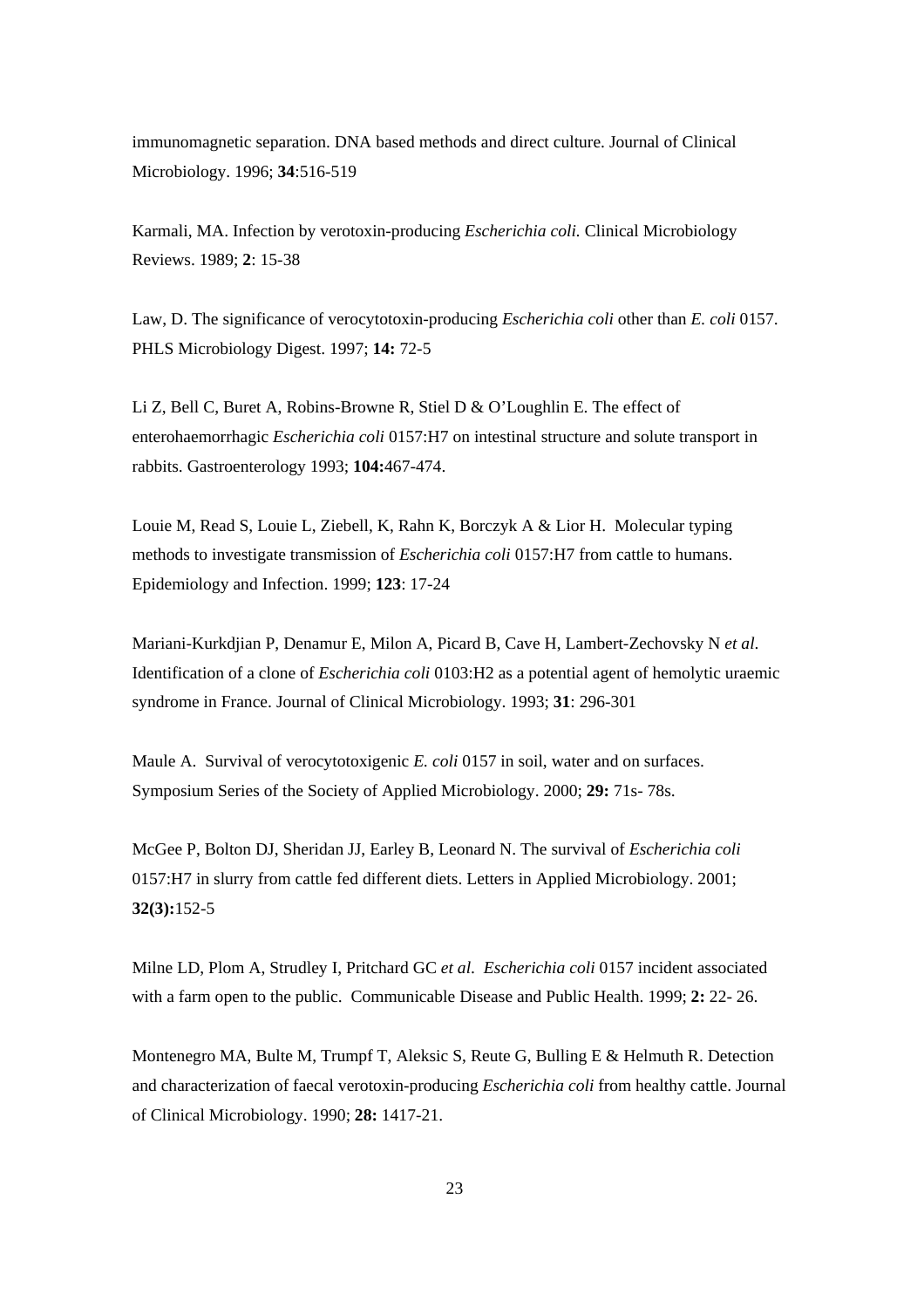Novicki, TJ; Daly JA, Mottice SL. & Carroll, KC. Comparison of sorbitol MacConkey agar and a two-step method which utilises enzyme-linked immunosorbant assay toxin testing and a chromogenic agar to detect and isolate enterohaemorrhagic *Escherichia coli*. Journal of Clinical Microbiology. 2000; **38:**547-551.

O'Brien S, Goutam KA & Gilham, C. Contact with farming environment as a major risk factor for shiga toxin (vero cytotoxin)-producing *Escherichia coli* 0157 infection in humans. Emerging Infectious Diseases. 2001; **7:**1049-1051.

Ogden LD, Fenlon DR, Vinten AJ & Lewis D. The fate of *E. coli* 0157 in soil and its potential to contaminate drinking water. International Journal of Food Microbiology 2001; **66:** 111-117.

Ogden ID, Hepburn NF, MacRae M, Strachan NJ, Fenlon DR, Rusbridge SM & Pennington TH Long-term survival of *Escherichia coli* 0157 on pasture following an outbreak associated with sheep at a scout camp. Letters in Applied Microbiology. 2002; **34(2)**:100-4

Paiba GA. Prevalence of VTEC 0157 in cattle, sheep and pigs at slaughter in Great Britain and in cattle on farms in England and Wales. Presented at "Zoonotic infections in livestock and the risk to public health; VTEC 0157., SCIEH conference, Edinburgh, June 2000"

Parry SM, Salmon RL, Willshaw GA, Cheasty T, Lund LJ & Wearden P. Haemorrhagic colitis in child after visit to farm visitor centre. Lancet 1995; **346**:572.

Parry SM, Salmon RL, Willshaw GA & Cheasty T. Risk factors for and prevention of sporadic infections with verocytotoxin ( shiga toxin) producing *Escherichia coli* 0157. Lancet. 1998 **351:** 1019-22

Paton, AW & Paton JC. Detection and Characterisation of shiga toxigenic *Escherichia coli* by using multiplex PCR assays for  $stx_1$ ,  $stx_2$ , eaeA, enterohaemorrhagic *E. coli*  $hlyA$ ,  $rfb_{0111}$ , and *rfb*0157. Journal of Clinical Microbiology. 1998; **36**:598-602

Pritchard GC, Willshaw GA, Bailey JR, Carson T & Cheasty T. Verocytotoxin –producing *Escherichia coli* 0157 on a farm open to the public: outbreak investigation and longitudinal bacteriological study. Veterinary Record. 2000 **147:** 259-264.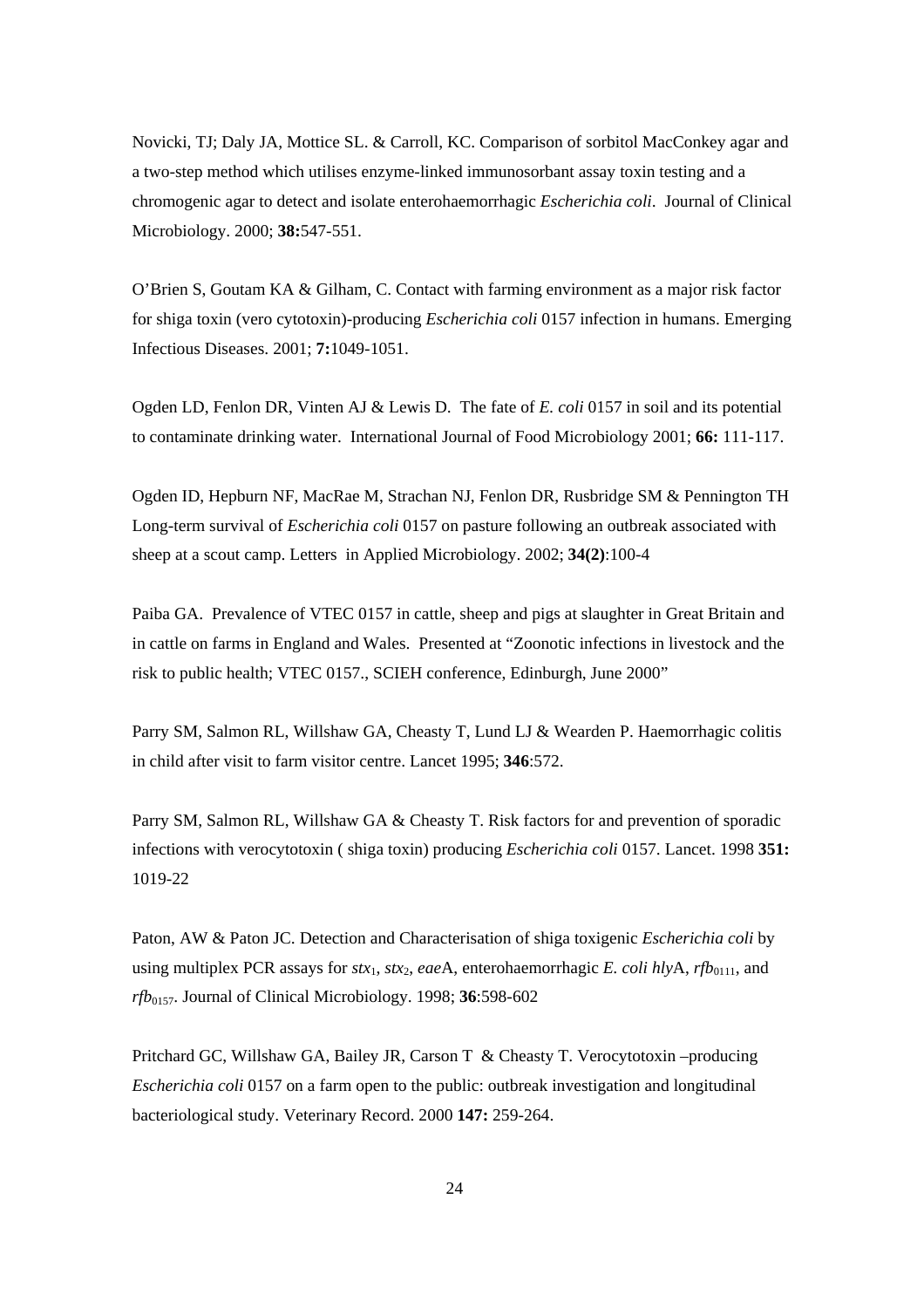Pritchard GC, Williamson S, Carson T, Bailey JR, Warner L, Willshaw G & Cheasty, T. Wild rabbits-a novel vector for verocytotoxigenic *Escherichia coli* 0157. Veterinary Record. 2001; **149:** 567

Sherman P, Soni R & Karmali M. Attaching and effacing adherence of Vero cytotoxinproducing *Escherichia coli* to rabbit intestinal epithelium *in vivo*. Infection & Immunity. 1988; **56**:756-61

Shukla R, Slack R, George A, Cheasty T, Rowe B & Scutter J. *Escherichia coli* 0157 infection associated with a farm visitor centre. Communicable Disease Report CDR Review, 1995; **5:** R86-90

Synge BA. Vero cytotoxin-producing *Escherichia coli*: a veterinary view. Symposium Series of the Society of Applied Microbiology. 2000; **29:** 31S-37S

Trevena WB, Willshaw GA, Cheasty T, Wray C & Gallagher J. Vero cytotoxin producing *E. coli* 0157 infection associated with farms. Lancet 1996; **347:** 60-1

Weir, E. *Escherichia coli* 0157:H7. CMAJ 2000; **163**: 2

Wells JG, Shipman LD, Greene KD, Sowers K, Green JH & Cameron JD. Isolation of *Escherichia coli* serotype 0157:H7 and other shiga-like toxin producing *E. coli* from dairy cattle. Journal of Clinical Microbiology. 1991; **29**: 985-9.

Willshaw G, Thirwell J, Jones A, Parry S, Salmon R & Hickey, M. Vero cytotoxin producing *Escherichia coli* in beefburgers linked to an outbreak of diarrhoea, haemorrhagic colitis and haemolytic uraemic syndrome in Britian. Letters in Applied Microbiology. 1994; **19:** 304-307.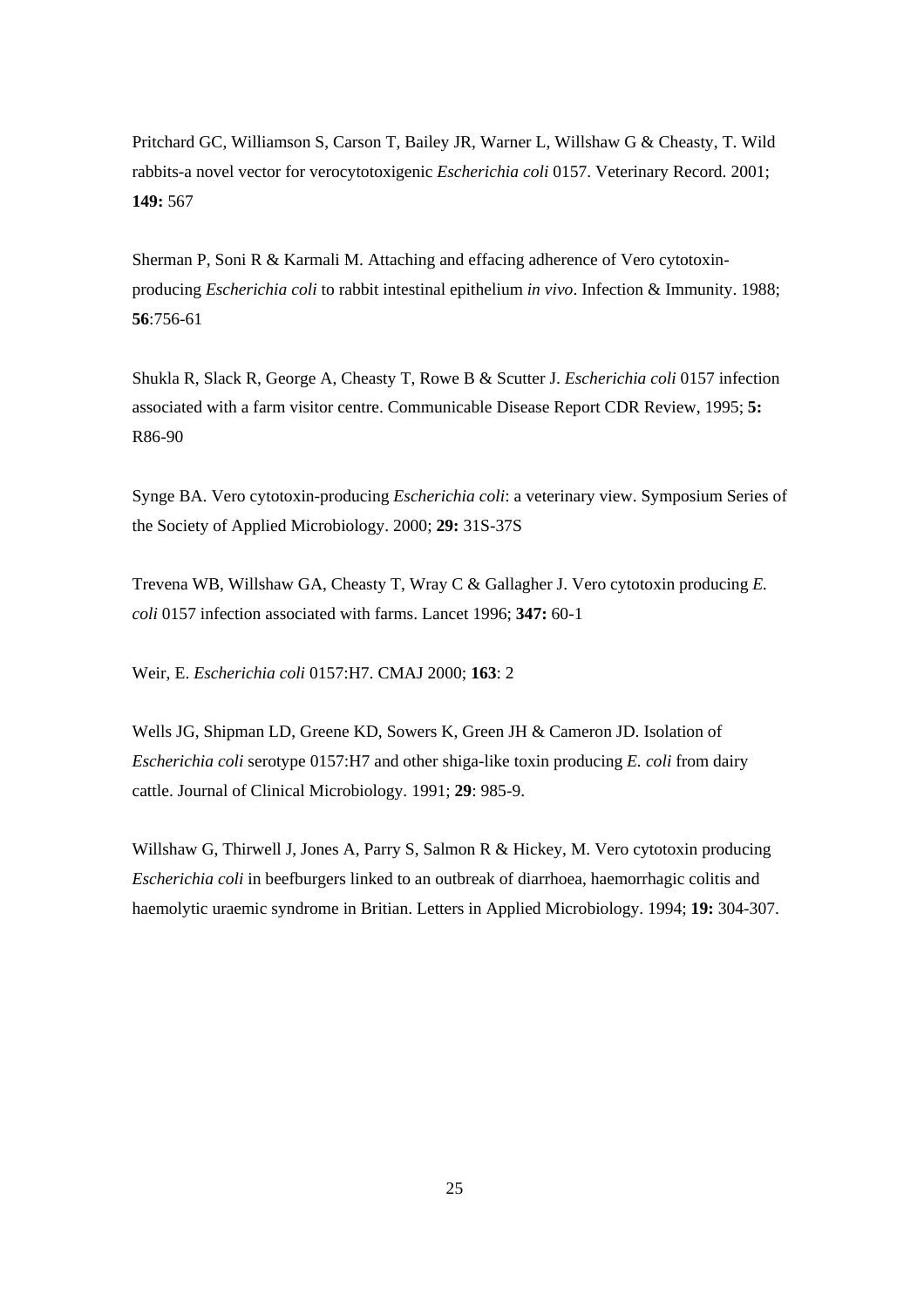# **APPENDIX 1.**

|                |            |     |      |                 |             |                | E. coli 0157 |
|----------------|------------|-----|------|-----------------|-------------|----------------|--------------|
| Farm No.       | Sample No. | Sex |      | Weight Hind Leg | <b>Body</b> | Age            | positive     |
|                |            |     |      | Length          | Condition   |                |              |
| 1              | 2W105      | F   | 1580 | 9.2             | 2.0         | $\mathbf 1$    |              |
|                | 2W106      | М   | 760  | 7.9             | 1.5         | 2              |              |
|                | 2W112      | F   | 1760 | 8.9             | 2.5         | $\mathbf 1$    |              |
|                | 2W113      | F   | 460  | 6.9             | 1.4         | $\overline{c}$ |              |
|                | 2W114      | F   | 450  | 6.7             | 1.5         | $\overline{2}$ |              |
|                | 2W115      | F   | 1580 | 8.5             | 2.6         | 1              |              |
|                | 2W116      | F   | 1560 | 8.2             | 2.8         | 1              |              |
|                | 2W117      | M   | 460  | 6.7             | 1.5         | $\overline{c}$ |              |
|                | 2W202      | M   | 1620 | 9.0             | 2.2         | 1              |              |
|                | 2W208      | F   | 820  | 7.9             | 1.7         | $\overline{2}$ |              |
|                | 2W210      | F   | 1000 | 8.9             | 1.4         | 1              |              |
|                | 2W211      | F   | 2000 | 9.2             | 2.6         | 1              |              |
|                | 2W212      | F   | 400  | 6.9             | 1.2         | 2              |              |
|                | 2W213      | F   | 460  | 6.6             | 1.6         | $\overline{2}$ |              |
|                | 2W214      | F   | 550  | 6.6             | 1.9         | $\overline{2}$ |              |
|                | 2W215      | F   | 500  | 6.7             | 1.7         | $\overline{c}$ |              |
|                | 2W217      | F   | 1450 | 8.9             | 2.1         | 1              |              |
|                | 2W218      | M   | 1040 | 8.5             | 1.7         | 1              |              |
|                | 2W219      | F   | 520  | 7.1             | 1.5         | $\overline{2}$ |              |
|                | 2W301      | F   | 1820 | 8.9             | 2.6         | 1              |              |
|                | 2W304      | F   | 1920 | 8.0             | 3.8         | 1              |              |
|                | 2W315      | F   | 1880 | 9.0             | 2.6         | 1              |              |
|                | 2W317      | M   | 1550 | 8.9             | 2.2         | 1              |              |
|                | 2W401      | F   | 1020 | 8.1             | 1.9         | $\overline{c}$ |              |
|                | 2W406      | F   | 1040 | 8.3             | 1.8         | $\overline{2}$ |              |
|                | 2W412      | F   | 800  | 8.3             | 1.4         | $\overline{2}$ | Yes          |
|                | 2W413      | F   | 920  | 8.1             | 1.7         | $\overline{2}$ |              |
|                | 2W418      | F   | 1200 | 9.1             | 1.6         | 1              | Yes          |
|                |            |     |      |                 |             |                |              |
| 1              | 2W105      | F   | 1580 | 9.2             | 2.0         |                |              |
| (2nd Site)     | 2W106      | M   | 760  | 7.9             | 1.5         |                |              |
|                | 2W202      | M   | 1620 | 9.0             | 2.2         |                |              |
|                | 2W208      | F   | 820  | 7.9             | 1.7         |                |              |
|                | 2W210      | F   | 1000 | 8.9             | 1.4         |                |              |
|                | 2W301      | F   | 1880 | 8.9             | 2.7         |                |              |
|                | 2W304      | F   | 1550 | 8.0             | 3.0         |                |              |
|                | 2W401      | F   | 1020 | 8.1             | 1.9         |                |              |
|                | 2W406      | F   | 1040 | 8.3             | 1.8         |                |              |
|                |            |     |      |                 |             |                |              |
| $\overline{c}$ | M108       | M   | 430  | 6.4             | 1.6         | 2              |              |
|                | M109       | F   | 870  | 8.2             | 1.6         | $\overline{2}$ |              |
|                |            |     |      |                 |             |                |              |

Appendix 1. Rabbit data collection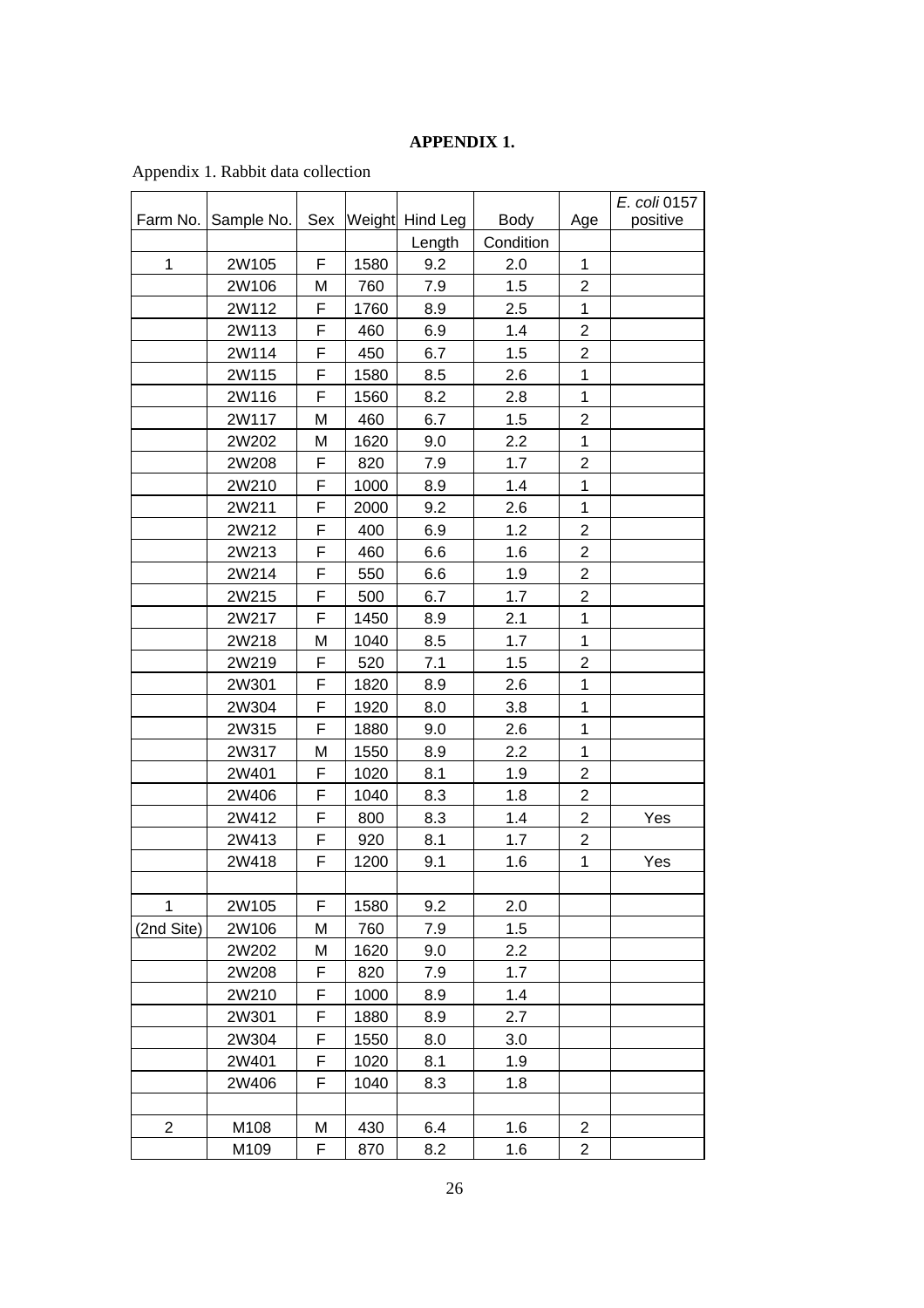|          |                  |     |      |                 |             |                | E. coli 0157 |
|----------|------------------|-----|------|-----------------|-------------|----------------|--------------|
| Farm No. | Sample No.       | Sex |      | Weight Hind Leg | <b>Body</b> | Age            | positive     |
|          |                  |     |      | Length          | Condition   |                |              |
|          | M202             | F   | 1960 | 9.5             | 2.3         | $\mathbf 1$    |              |
|          | M203             | F   | 850  | 7.7             | 1.9         | $\overline{2}$ |              |
|          | M204             | M   | 880  | 7.8             | 1.9         | $\overline{2}$ |              |
|          | M205             | F   | 920  | 8.9             | 1.3         | $\overline{2}$ |              |
|          | M215             | F   | 1940 | 8.4             | 3.3         | $\mathbf{1}$   | Yes          |
|          | M302             | M   | 400  | 5.6             | 2.3         | $\overline{2}$ |              |
|          | M305             | F   | 450  | 6.2             | 1.9         | $\overline{2}$ |              |
|          | M306             | M   | 1550 | 8.4             | 2.6         | $\mathbf{1}$   |              |
|          | M402             | F   | 880  | 8.0             | 1.7         | $\overline{c}$ | Yes          |
|          | M409             | M   | 980  | 8.4             | 1.7         | $\overline{2}$ |              |
|          |                  |     |      |                 |             |                |              |
| 10       | 2E106            | F   | 1580 | 9.1             | 2.1         | 1              | Yes          |
|          | 2E201            | F   | 780  | 7.8             | 1.6         | $\overline{2}$ | Yes          |
|          | 2E204            | M   | 780  | 7.8             | 1.6         | $\overline{2}$ |              |
|          | 2E205            | М   | 820  | 8.0             | 1.6         | $\overline{2}$ |              |
|          | 2E405            | M   | 1650 | 9.2             | 2.1         | $\mathbf{1}$   |              |
|          |                  |     |      |                 |             |                |              |
| 13       | D <sub>102</sub> | F   | 1250 | 8.8             | 1.8         |                |              |
|          | D <sub>107</sub> | M   | 1360 | 9.1             | 1.8         |                |              |
|          | D <sub>109</sub> | M   | 1100 | 8.7             | 1.7         |                |              |
|          | D110             | F   | 1140 | 8.9             | 1.6         |                |              |
|          | D <sub>203</sub> | F   | 1200 | 9.0             | 1.6         |                |              |
|          | D <sub>204</sub> | M   | 1050 | 8.5             | 1.7         |                |              |
|          |                  |     |      |                 |             |                |              |
| 15       | B101             | F   | 1650 | 9.1             | 2.2         | $\mathbf 1$    |              |
|          | B103             | M   | 320  | 6.2             | 1.3         | $\overline{2}$ |              |
|          | B104             | F   | 1380 | 8.8             | 2.0         | $\mathbf{1}$   |              |
|          | B105             | F   | 1460 | 8.9             | 2.1         | 1              | Yes          |
|          | B108             | F   | 1650 | 8.9             | 2.3         | $\mathbf{1}$   |              |
|          | B114             | F   | 450  | 6.9             | 1.4         | $\overline{2}$ |              |
|          | B201             | F   | 1650 | 8.9             | 2.3         | $\mathbf{1}$   |              |
|          | B202             | M   | 390  | 6.4             | 1.5         | $\overline{2}$ |              |
|          | B203             | F   | 350  | 6.2             | 1.5         | $\overline{c}$ |              |
|          | B211             | F   | 1300 | 9.0             | 1.8         | $\mathbf{1}$   |              |
|          | B213             | M   | 550  | 7.4             | 1.4         | $\overline{2}$ |              |
|          | B214             | F   | 1140 | 8.7             | 1.7         | $\mathbf{1}$   |              |
|          | B302             | М   | 1730 | 9.0             | 2.4         | $\mathbf{1}$   |              |
|          | B304             | F   | 1450 | 8.4             | 2.4         | $\mathbf{1}$   |              |
|          | <b>B309</b>      | M   | 1170 | 8.9             | 1.7         | $\mathbf{1}$   |              |
|          | B314             | М   | 1250 | 8.8             | 1.8         | $\mathbf{1}$   |              |
|          | B407             | F   | 1320 | 9.0             | 1.8         | $\mathbf{1}$   | Yes          |
|          | <b>B408</b>      | M   | 1630 | 9.4             | 2.0         | $\mathbf{1}$   |              |
|          |                  |     |      |                 |             |                |              |
|          |                  |     |      |                 |             |                |              |